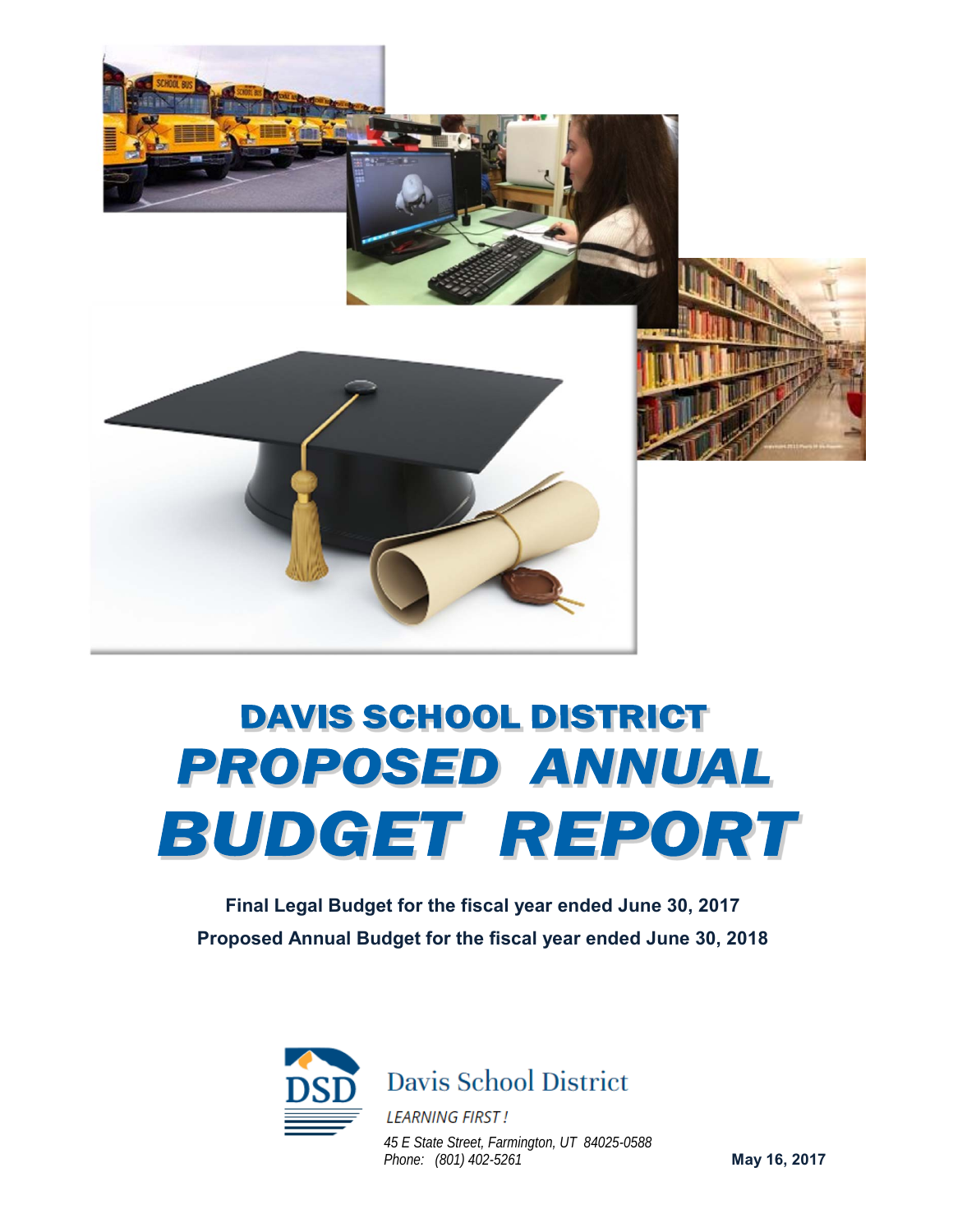For the Fiscal Year Ending June 30, 2018

# **GENERAL FUND - REVENUE**

| <b>Account Category</b>            | 2014-2015<br><b>ACTUAL</b> | 2015-2016<br><b>ACTUAL</b> | 2016-2017<br><b>INITIAL BUDGET</b> | 2016-2017<br><b>FINAL BUDGET</b> | 2017-2018<br>ANNUAL BUDGET | Change<br>% | <b>CHANGE IN</b><br><b>DOLLARS</b> |
|------------------------------------|----------------------------|----------------------------|------------------------------------|----------------------------------|----------------------------|-------------|------------------------------------|
| 1000 - LOCAL REVENUE SOURCES:      |                            |                            |                                    |                                  |                            |             |                                    |
| 1111 Basic Program Levy            | 25,692,814                 | 32,623,851                 | 28,886,200                         | 35,224,300                       | 35,400,422                 | 0.50%       | 176,122                            |
| 1112 Voted Leeway                  | 24,715,076                 | 24,674,607                 | 24,673,300                         | 25,256,300                       | 25,382,582                 | 0.50%       | 126,282                            |
| 1113 Board Local Levy              | 35,633,164                 | 37,754,215                 | 37,266,100                         | 41,154,500                       | 41,360,273                 | 0.50%       | 205,773                            |
| <b>TOTAL TAXES</b>                 | 86,041,054                 | 95,052,673                 | 90,825,600                         |                                  |                            | 0.50%       | 508,177                            |
|                                    |                            |                            |                                    | 101,635,100                      | 102,143,277                |             |                                    |
| 1310 Tuitions & Fees               | 2,552,364                  | 2,452,027                  | 2,618,100                          | 2,505,900                        | 2,556,000                  | 2.00%       | 50,100                             |
| 1500 Earnings on Investments       | 372,656                    | 620,624                    | 510,000                            | 750,000                          | 765,000                    | 2.00%       | 15,000                             |
| 1800 Community Serv Activities     | 166,879                    | 157,445                    | 158,100                            | 154,800                          | 157,900                    | 2.00%       | 3,100                              |
| 1990 Other Misc Local Revenue      | 4,605,288                  | 5,144,665                  | 4,840,900                          | 4,500,000                        | 4,590,000                  | 2.00%       | 90,000                             |
| 1999 Interfund Indirect Charges    | 2,085,499                  | 982,788                    | 1,787,900                          | 887,500                          | 905,300                    | 2.01%       | 17,800                             |
| <b>TOTAL LOCAL REVENUE SOURCES</b> | \$95,823,740               | \$104,410,222              | \$100,740,600                      | \$110,433,300                    | \$111,117,477              | 0.62%       | \$684,177                          |
|                                    |                            |                            |                                    |                                  |                            |             |                                    |
| 3000 - REGULAR BASIC PROGRAM       |                            |                            |                                    |                                  |                            |             |                                    |
| 3010 Regular School WPU, K-12      | 165,620,542                | 166,339,283                | 180,953,039                        | 176,480,727                      | 184,788,017                | 4.71%       | 8,307,290                          |
| 3020 Professional Staff            | 18,819,152                 | 19,534,655                 | 20,480,770                         | 20,320,718                       | 21,445,860                 | 5.54%       | 1,125,142                          |
| 3030 Foreign Exchange Students     | 112,936                    | 105,128                    | 95,520                             | 95,520                           | 99,330                     | 3.99%       | 3,810                              |
| SUBTOTAL - REG BASIC PROGRAM       | \$184,552,630              | \$185,979,066              | \$201,529,329                      | \$196,896,965                    | \$206,333,207              | 4.79%       | \$9,436,242                        |
| 3000 - RESTRICTED BASIC PROGRAM    |                            |                            |                                    |                                  |                            |             |                                    |
| 3105 Special Education Add-on      | 19,255,224                 | 20,172,647                 | 22,907,558                         | 22,907,558                       | 24,298,761                 | 6.07%       | 1,391,203                          |
| 3110 Special Ed Self-Contained     | 5,513,672                  | 5,763,970                  | 5,998,465                          | 5,998,465                        | 6,488,254                  | 8.17%       | 489,789                            |
| 3115 Special Ed Preschool          | 3,066,782                  | 3,236,211                  | 3,430,792                          | 3,430,792                        | 4,010,548                  | 16.90%      | 579,756                            |
| 3120 Ext Year Program-SMH          | 107,466                    | 112,575                    | 118,043                            | 118,553                          | 129,390                    | 9.14%       | 10,837                             |
| 3125 Special Ed Impact Aid         | 466,255                    | 594,388                    | 640,498                            | 641,201                          | 680,649                    | 6.15%       | 39,448                             |
| 3125 Special Ed Intensive Services | $\mathbf 0$                | 699,552                    | 433,831                            | 282,082                          | 282,082                    | 0.00%       | $\Omega$                           |
| 3155 Career & Tech Add-on          | 8,046,699                  | 8,384,125                  | 8,828,421                          | 8,850,806                        | 9,341,114                  | 5.54%       | 490,308                            |
| 3230 Class-Size Red K-3            | 12,557,250                 | 13,190,917                 | 13,778,451                         | 13,719,352                       | 14,654,372                 | 6.82%       | 935,020                            |
| 3209 Adult High Sch Completion     | 604,183                    | 703,619                    | 685,030                            | 685,030                          | 718,322                    | 4.86%       | 33,292                             |
| 3211 Gifted & Talented             | 291,670                    | 305,299                    | 317,635                            | 317,441                          | 336,361                    | 5.96%       | 18,920                             |
| 3212 Advanced Placement            | 316,429                    | 337,844                    | 351,358                            | 352,601                          | 366,705                    | 4.00%       | 14,104                             |
| 3213 Concurrent Enrollment         | 536,094                    | 567,110                    | 589,794                            | 582,727                          | 582,727                    | 0.00%       | $\Omega$                           |
| 3612 International Baccalaureate   | 13,565                     | 10,349                     | 10,763                             | 14,118                           | 14,683                     | 4.00%       | 565                                |
| 3336 Enhancement for At-Risk       | 1,427,938                  | 1,552,045                  | 1,747,554                          | 1,747,599                        | 1,915,480                  | 9.61%       | 167,881                            |
| 3220 At-Risk - Gang Prevention     | 144,551                    | 158,640                    | 164,986                            | 158,640                          | $\Omega$                   | $-100.00\%$ | $-158,640$                         |
| 3221 Youth-in-Custody              | 1,314,782                  | 1,463,988                  | 1,258,558                          | 1,463,988                        | 1,463,988                  | 0.00%       | $\Omega$                           |
| SUBTOTAL - RESTRICTED BASIC        | \$53,662,560               | \$57,253,279               | \$60,827,906                       | \$61,270,953                     | \$65,283,436               | 6.55%       | \$4,012,483                        |
|                                    |                            |                            |                                    |                                  |                            |             |                                    |
|                                    |                            |                            |                                    |                                  |                            |             |                                    |
|                                    |                            |                            |                                    |                                  |                            |             |                                    |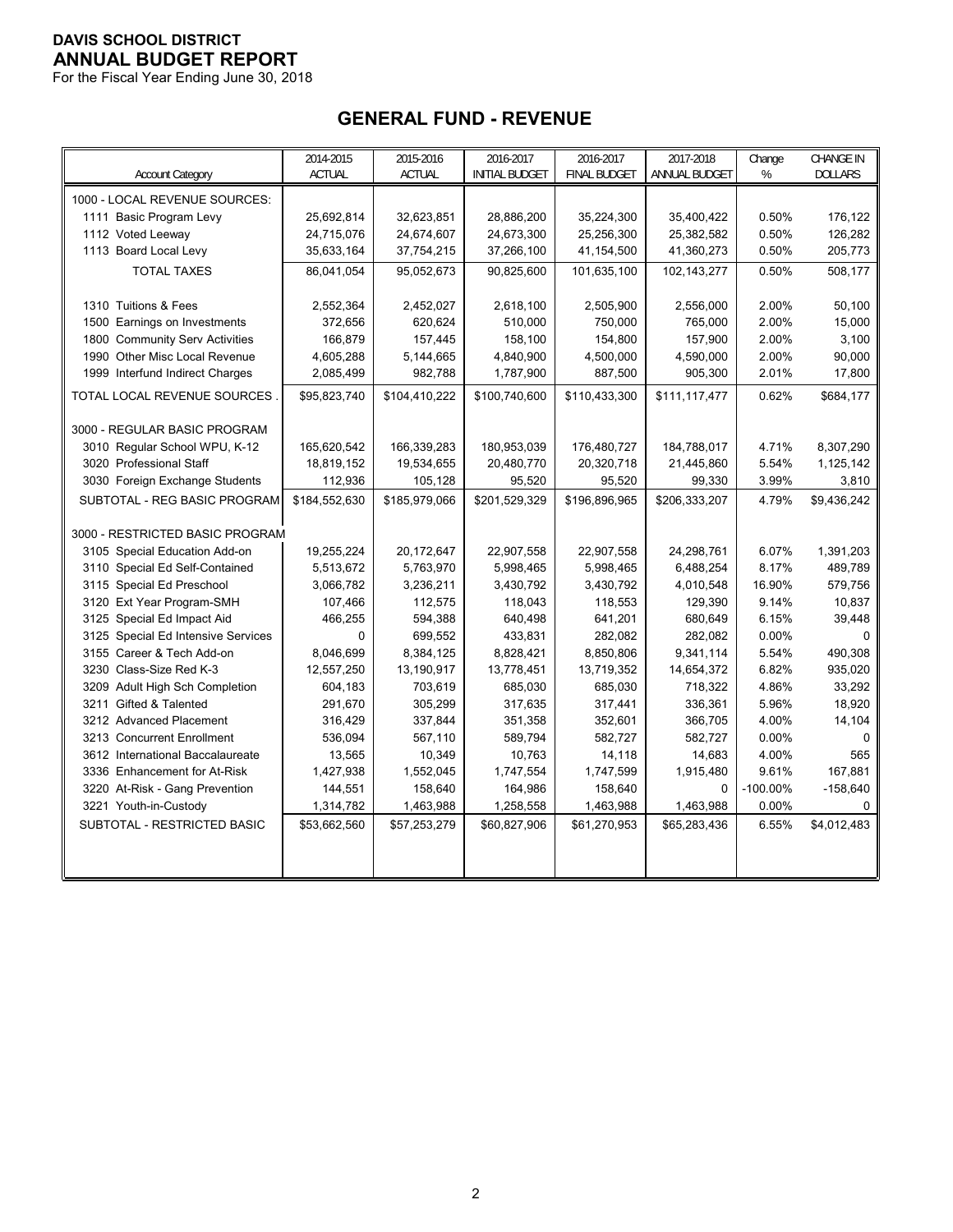For the Fiscal Year Ending June 30, 2018

# **GENERAL FUND - REVENUE** (continued)

|                                          | 2014-2015     | 2015-2016     | 2016-2017             | 2016-2017           | 2017-2018     | Change      | <b>CHANGE IN</b> |
|------------------------------------------|---------------|---------------|-----------------------|---------------------|---------------|-------------|------------------|
| <b>Account Category</b>                  | <b>ACTUAL</b> | <b>ACTUAL</b> | <b>INITIAL BUDGET</b> | <b>FINAL BUDGET</b> | ANNUAL BUDGET | %           | <b>DOLLARS</b>   |
| 3000 - RELATED TO BASIC PROGRAM          |               |               |                       |                     |               |             |                  |
| 3410 Flexible Allocation WPU Dist        | 2,495,417     | 2,474,106     | 835,008               | 834,398             | 836,386       | 0.24%       | 1,988            |
| 3415 Pupil Transp-To & From Schl         | 6,309,074     | 6,735,423     | 6,841,258             | 6,861,159           | 6,856,442     | $-0.07%$    | $-4,717$         |
| 3468 School Nurses                       | 87,070        | 99,462        | 99,462                | 98,881              | 98,881        | 0.00%       | 0                |
| 3520 Trust Lands                         | 3,994,105     | 4,642,558     | 4,642,558             | 4,997,254           | 6,509,575     | 30.26%      | 1,512,321        |
| 3555 Voted Leeway                        | 14,880,932    | 25,293,469    | 31,047,052            | 27,020,198          | 32,998,821    | 22.13%      | 5,978,623        |
| 3560 Board Leeway                        | 2,643,330     | 4,935,335     | 6,253,076             | 8,999,479           | 8,484,035     | $-5.73%$    | $-515,444$       |
| 3635 Critical Languages                  | 120,000       | 152,000       | 137,000               | 162,000             | 162,000       | 0.00%       |                  |
| 3640 Extended Day Kindergarten           | 488,454       | 451,982       | 432,532               | 432,532             | 427,549       | $-1.15%$    | $-4,983$         |
| Digital Teaching and Learning<br>3655    | 0             | 0             | 0                     | 1,321,767           | 1,321,769     | 0.00%       | 2                |
| 3700 Other State Revenue                 | 550,962       | 655,538       | 400,072               | 223,157             | 223,157       | 0.00%       |                  |
| 3710 Driver Education                    | 500,000       | 745,935       | 550,000               | 550,000             | 550,000       | 0.00%       | n                |
| 3799 UPASS / Online Testing              | 160,749       | 160,213       | 158,799               | 159,043             | 0             | $-100.00\%$ | $-159,043$       |
| 3799 Library Books and Resources         | 58,403        | 169,157       | 89,336                | 89,531              | 89,154        | $-0.42%$    | $-377$           |
| 3800 Supplement / Deferred Prog Re       | $-456,875$    | $-1,550,647$  | 0                     | 0                   | 0             | 0.00%       |                  |
| 3800 TSSP - Teacher Sal Supplmt          | 614,382       | 613,485       | 577,800               | 577,800             | 577,800       | 0.00%       |                  |
| <b>State Reading Achievement</b><br>3805 | 1,375,166     | 1,334,121     | 1,324,104             | 1,342,899           | 1,372,879     | 2.23%       | 29,980           |
| 3851 Teacher Supplies & Materials        | 533,683       | 630,288       | 628,062               | 638,446             | 529,793       | $-17.02%$   | $-108,653$       |
| 3876 Educator Salary Adjustments         | 17,622,092    | 17,684,834    | 17,684,834            | 18,226,103          | 18,226,104    | 0.00%       |                  |
| <b>USTAR Centers</b><br>3881             | 818,968       | 971,332       | 971,332               | 794,402             | 794,402       | 0.00%       |                  |
| 3900 Early Intervention (State)          | 698,552       | 784,995       | 830,929               | 798,969             | 798,969       | 0.00%       | O                |
| 3900 Revenue From Other Agencies         | 419,078       | 189,800       | 212,520               | 42,064              | 42,064        | 0.00%       | 0                |
| SUBTOTAL - RELATED TO BASIC              | 53,913,542    | 67,173,386    | 74,149,565            | 74,170,082          | 80,899,780    | 9.07%       | 6,729,698        |
| TOTAL REVENUE STATE SOURCES              | \$292,128,732 | \$310,405,731 | \$336,506,800         | \$332,338,000       | \$352,516,423 | 6.07%       | \$20,178,423     |
|                                          |               |               |                       |                     |               |             |                  |
|                                          |               |               |                       |                     |               |             |                  |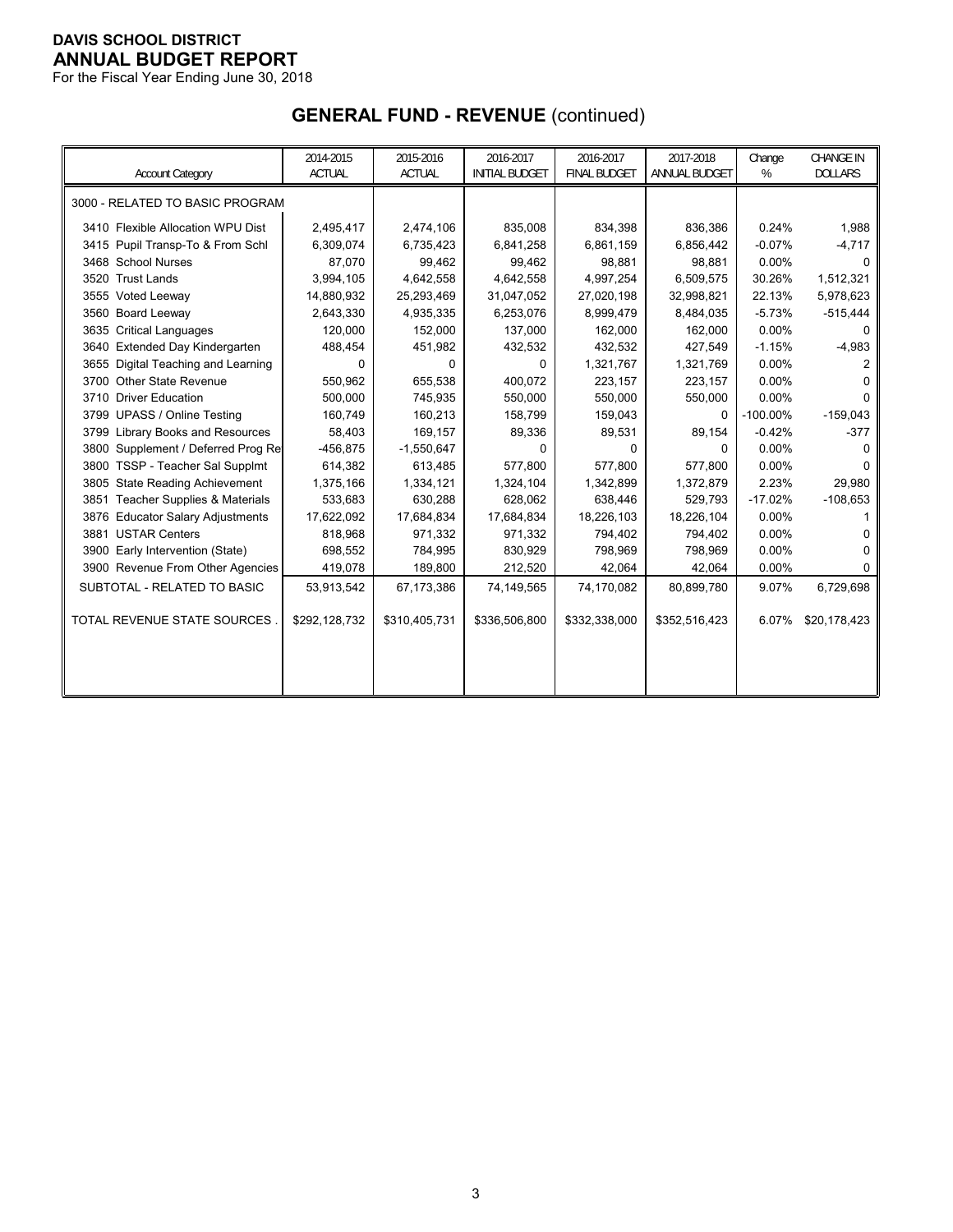For the Fiscal Year Ending June 30, 2018

# **GENERAL FUND - REVENUE** (continued)

| <b>Account Category</b>                  | 2014-2015<br><b>ACTUAL</b> | 2015-2016<br><b>ACTUAL</b> | 2016-2017<br><b>INITIAL BUDGET</b> | 2016-2017<br><b>FINAL BUDGET</b> | 2017-2018<br>ANNUAL BUDGET | Change<br>% | <b>CHANGE IN</b><br><b>DOLLARS</b> |
|------------------------------------------|----------------------------|----------------------------|------------------------------------|----------------------------------|----------------------------|-------------|------------------------------------|
| 4000 - REVENUE FEDERAL SOURCES:          |                            |                            |                                    |                                  |                            |             |                                    |
| 4101 Title VIII - Impact Aid             | 669,670                    | 660,604                    | 650,000                            | 650,000                          | 450,000                    | $-30.77%$   | $-200,000$                         |
| 4300 ROTC Teacher Reimbursement          | 86,330                     | 111,518                    | 95,400                             | 95.400                           | 95.400                     | 0.00%       | 0                                  |
| 4300 STEM Grants                         | 245,697                    | 272,335                    | 275,000                            | 225,000                          | 225,000                    | 0.00%       | 0                                  |
| 4320 Headstart                           | 4,397,450                  | 4,336,084                  | 4,374,733                          | 4,581,198                        | 4,581,198                  | 0.00%       | 0                                  |
| 4330 Title VII A - Indian Education      | 116,071                    | 119,374                    | 119,374                            | 128,777                          | 128,777                    | 0.00%       | 0                                  |
| 4500 Title II A - Teacher Quality        | 1,103,133                  | 1,201,625                  | 1,122,699                          | 1,114,208                        | 1,114,208                  | 0.00%       | 0                                  |
| 4511 Title   A                           | 5,997,698                  | 7,823,231                  | 6,512,321                          | 6,527,151                        | 6,527,151                  | $0.00\%$    | 0                                  |
| 4519 Title I C SC - Migrant              | 68,764                     | 30,073                     | 30,073                             | 30,073                           | 30,073                     | 0.00%       | 0                                  |
| 4522 IDEA Part B - Pre-Schl              | 289,995                    | 279.784                    | 279.784                            | 279,784                          | 279.784                    | 0.00%       | 0                                  |
| 4524 IDEA Part B Special Ed Formula      | 10,194,682                 | 10,228,154                 | 9,997,139                          | 10,247,011                       | 10,247,011                 | 0.00%       | 0                                  |
| 4530 CTE Federal Funds                   | 570,654                    | 565,899                    | 564,899                            | 566,366                          | 566,366                    | $0.00\%$    | 0                                  |
| Title III SC - English Lang. Acq<br>4541 | 262,399                    | 203,743                    | 200.825                            | 204,392                          | 204,392                    | 0.00%       | U                                  |
| 4580 Adult Basic Education               | 232,098                    | 249,798                    | 248,098                            | 272,087                          | 272,087                    | 0.00%       | 0                                  |
| 4600 21st Century After School           | 423,105                    | 229,190                    | 423,105                            | 388,895                          | 388,895                    | 0.00%       | 0                                  |
| 4600 Other Federal Rev (thru State)      | 98,876                     | 145,845                    | 137,567                            | 141,567                          | 141,567                    | 0.00%       | 0                                  |
| 4600 Early Intervention (Federal)        | 392,935                    | 523,330                    | 469,236                            | 469,236                          | 469,236                    | 0.00%       | 0                                  |
| <b>Workforce Services Grants</b><br>4900 | 409,991                    | 620,734                    | 428,677                            | 728,677                          | 728,677                    | 0.00%       | 0                                  |
| Other Federal Revenue<br>4900            | 220,346                    | 450,670                    | 193,470                            | 377,300                          | 377,300                    | 0.00%       | 0                                  |
| 4930 Medicaid Admin Outreach             | 250,357                    | 304,589                    | 200,000                            | 300,078                          | 300,078                    | $0.00\%$    | 0                                  |
| 4940 Medicaid Fee for Service            | 3,500,190                  | 3,275,314                  | 3,500,000                          | 3,100,000                        | 3,100,000                  | 0.00%       | 0                                  |
| TOTAL REVENUE FEDERAL SOURCE             | \$29,530,441               | \$31,631,894               | \$29,822,400                       | \$30,427,200                     | \$30,227,200               | $-0.66%$    | $-200,000$                         |
| 5200 Interfund Transfer                  | $-95,035$                  | 0                          | 0                                  | 0                                | 0                          | $0.00\%$    | n                                  |
| 5800 Use of Fund Balance                 | 0                          | 0                          | 0                                  | $\Omega$                         | 0                          | $0.00\%$    | 0                                  |
| <b>GRAND TOTAL REVENUE - GENERAL</b>     | \$417,387,878              | \$446,447,847              | \$467,069,800                      | \$473,198,500                    | \$493,861,100              | 4.37%       | \$20,662,601                       |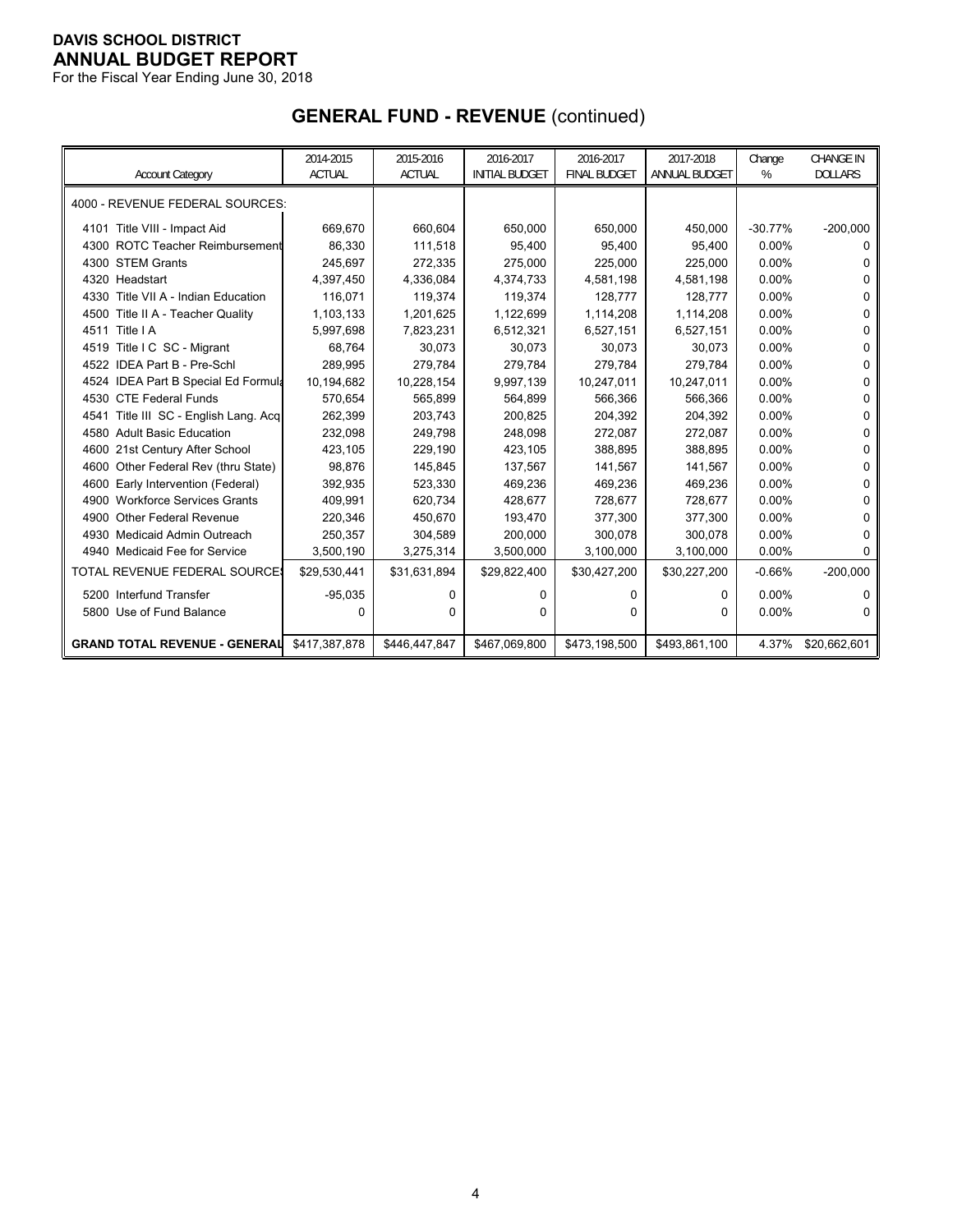For the Fiscal Year Ending June 30, 2018

# **GENERAL FUND - EXPENDITURE SUMMARY BY OBJECT**

|     | <b>Account Category</b>        | 2014-2015<br><b>ACTUAL</b> | 2015-2016<br><b>ACTUAL</b> | 2016-2017<br><b>INITIAL BUDGET</b> | 2016-2017<br><b>FINAL BUDGET</b> | 2017-2018<br>ANNUAL BUDGET | Change<br>% | <b>CHANGE IN</b><br><b>DOLLARS</b> |
|-----|--------------------------------|----------------------------|----------------------------|------------------------------------|----------------------------------|----------------------------|-------------|------------------------------------|
|     |                                |                            |                            |                                    |                                  |                            |             |                                    |
| 100 | <b>Salaries</b>                | 249,098,568                | 262,779,984                | 283,428,600                        | 282,052,500                      | 302,821,300                | 7.36%       | 20,768,800                         |
| 210 | Retirement                     | 51.553.750                 | 54,021,040                 | 58,199,900                         | 56,127,600                       | 59,551,100                 | 6.10%       | 3,423,500                          |
| 220 | Social Security                | 17,720,777                 | 18,713,520                 | 20,355,000                         | 19,786,900                       | 21,136,600                 | 6.82%       | 1,349,700                          |
| 240 | Health Insurance               | 47,860,682                 | 54,420,834                 | 57,023,200                         | 59,206,700                       | 61,327,300                 | 3.58%       | 2,120,600                          |
| 270 | Industrial Insurance           | 903,697                    | 668,135                    | 636,400                            | 630,900                          | 630,900                    | $0.00\%$    |                                    |
| 280 | <b>Other Benefits</b>          | 361,197                    | 69,235                     | 70,900                             | 43,300                           | 43,300                     | $0.00\%$    |                                    |
|     | <b>TOTAL BENEFITS</b>          | 118,400,103                | 127,892,764                | 136,285,400                        | 135,795,400                      | 142,689,200                | 5.08%       | 6,893,800                          |
| 300 | <b>Professional Services</b>   | 2,952,522                  | 3,401,678                  | 3,332,000                          | 4,590,400                        | 4,590,400                  | $0.00\%$    |                                    |
| 400 | Repair / Rental of Equipment   | 1,697,407                  | 1,752,776                  | 1,715,500                          | 1,820,900                        | 1,820,900                  | $0.00\%$    |                                    |
| 500 | Misc. Purchased Services       | 4,793,690                  | 4,817,245                  | 4,898,000                          | 4,623,000                        | 4,623,000                  | 0.00%       | 0                                  |
|     | TOTAL PURCHASED SERV.          | 9,443,619                  | 9,971,699                  | 9,945,500                          | 11,034,300                       | 11,034,300                 | $0.00\%$    | 0                                  |
| 600 | Supplies & Materials           | 23,585,809                 | 26,322,178                 | 27,602,000                         | 26,779,800                       | 26,779,800                 | $0.00\%$    |                                    |
| 700 | Equipment                      | 10,281,894                 | 12,194,863                 | 9,416,300                          | 10,204,100                       | 10,204,100                 | $0.00\%$    |                                    |
| 800 | Fees & Misc. Expenses          | 392,621                    | 429,283                    | 392,000                            | 332,400                          | 332,400                    | $0.00\%$    |                                    |
|     | <b>TOTAL EXPENDITURES</b>      | \$411,202,614              | \$439,590,771              | \$467,069,800                      | \$466,198,500                    | \$493,861,100              | 5.93%       | \$27,662,600                       |
|     | Increase to Fund Balance       | U                          | U                          | <sup>n</sup>                       | 7,000,000                        | 0                          | $-100.00\%$ | $-7,000,000$                       |
|     | TOTAL EXPENDITURES & OTHER USE | 411,202,614                | 439,590,771                | 467,069,800                        | 473,198,500                      | 493,861,100                | 4.37%       | 20,662,600                         |

# **GENERAL FUND - EXPENDITURE SUMMARY BY FUNCTION**

|                                 | 2014-2015     | 2015-2016     | 2016-2017             | 2016-2017           | 2017-2018     | Change | <b>CHANGE IN</b> |
|---------------------------------|---------------|---------------|-----------------------|---------------------|---------------|--------|------------------|
| <b>Account Category</b>         | <b>ACTUAL</b> | <b>ACTUAL</b> | <b>INITIAL BUDGET</b> | <b>FINAL BUDGET</b> | ANNUAL BUDGET | %      | <b>DOLLARS</b>   |
| 1000 - INSTRUCTION              | 282,139,633   | 302,141,708   | 321,480,100           | 321,150,400         | 340,672,100   | 6.08%  | 19,521,700       |
| 2100 - STUDENT SUPPORT SERVICES | 14,694,917    | 15,573,758    | 16,508,700            | 16,697,100          | 17,684,700    | 5.91%  | 987,600          |
| 2200 - INSTRUCTIONAL SUPPORT    | 18,445,968    | 20,244,708    | 21,217,900            | 18,504,600          | 19,249,300    | 4.02%  | 744,700          |
| 2300 - GENERAL ADMINISTRATION   | 2,325,792     | 2,505,646     | 2,676,500             | 2,664,700           | 2,733,100     | 2.57%  | 68,400           |
| 2400 - SCHOOL ADMINISTRATION    | 26,766,307    | 28,518,964    | 31,852,700            | 33,895,500          | 35,830,200    | 5.71%  | 1,934,700        |
| 2500 - CENTRAL                  | 12,960,814    | 14,277,804    | 14,600,600            | 17,541,400          | 18,063,600    | 2.98%  | 522,200          |
| 2600 - OPERATIONS & MAINTENANCE | 40,514,129    | 43,268,575    | 45,237,000            | 42,693,700          | 46,059,900    | 7.88%  | 3,366,200        |
| 2700 - STUDENT TRANSPORTATION   | 13,168,618    | 12,881,560    | 13,326,000            | 12,892,100          | 13,406,500    | 3.99%  | 514,400          |
| 3300 - COMMUNITY SERVICES       | 186,436       | 178,048       | 170,300               | 159,000             | 161,700       | 1.70%  | 2,700            |
| <b>TOTAL EXPENDITURES</b>       | 411,202,614   | 439,590,771   | 467,069,800           | 466,198,500         | 493,861,100   | 5.93%  | 27,662,600       |
| Increase to Fund Balance        | O             |               |                       | 7,000,000           | 0             |        | $-7,000,000$     |
| TOTAL EXPENDITURES & OTHER USE  | 411,202,614   | 439,590,771   | 467.069.800           | 473.198.500         | 493.861.100   | 4.37%  | 20,662,600       |

# **GENERAL FUND - REVENUE SUMMARY BY SOURCE**

| <b>Account Category</b>                                                                                                            | 2014-2015<br><b>ACTUAL</b>                                        | 2015-2016<br><b>ACTUAL</b>                           | 2016-2017<br><b>INITIAL BUDGET</b>                   | 2016-2017<br><b>FINAL BUDGET</b>                      | 2017-2018<br>ANNUAL BUDGET                            | Change<br>%                                         | <b>CHANGE IN</b><br><b>DOLLARS</b>             |
|------------------------------------------------------------------------------------------------------------------------------------|-------------------------------------------------------------------|------------------------------------------------------|------------------------------------------------------|-------------------------------------------------------|-------------------------------------------------------|-----------------------------------------------------|------------------------------------------------|
| 1000 - TAX REVENUE<br>1900 - OTHER LOCAL REVENUE<br>3000 - STATE REVENUE<br>4000 - FEDERAL REVENUE<br>5000 - OTHER REVENUE SOURCES | 86,041,054<br>9,782,686<br>292,128,732<br>29.530.441<br>$-95,035$ | 95,052,673<br>9,357,549<br>310,405,731<br>31,631,894 | 90,825,600<br>9,915,000<br>336.506.800<br>29.822.400 | 101,635,100<br>8,798,200<br>332.338.000<br>30.427.200 | 102,143,277<br>8,974,200<br>352,516,423<br>30.227.200 | $0.50\%$<br>2.00%<br>6.07%<br>$-0.66\%$<br>$0.00\%$ | 508,177<br>176,000<br>20,178,423<br>$-200.000$ |
| <b>GRAND TOTAL - GENERAL FUND</b>                                                                                                  | \$417,387,878                                                     | \$446,447,847                                        | \$467,069,800                                        | \$473,198,500                                         | \$493,861,100                                         | 4.37%                                               | \$20,662,601                                   |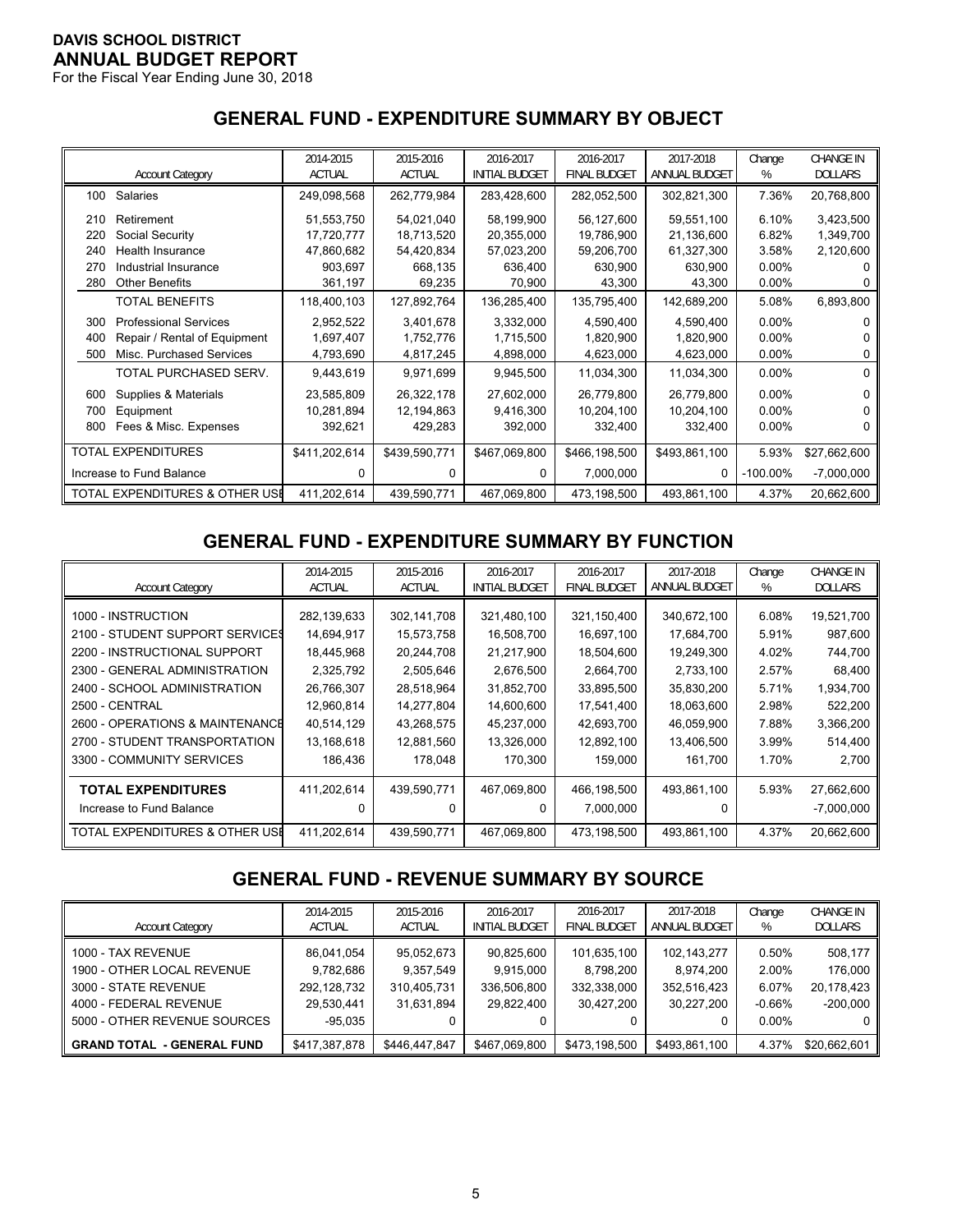For the Fiscal Year Ending June 30, 2018

# **GENERAL FUND - EXPENDITURES**

|            | <b>Account Category</b>                   | 2014-2015<br><b>ACTUAL</b> | 2015-2016<br><b>ACTUAL</b> | 2016-2017<br><b>INITIAL BUDGET</b> | 2016-2017<br><b>FINAL BUDGET</b> | 2017-2018<br>ANNUAL BUDGET | Change<br>$\%$ | <b>CHANGE IN</b><br><b>DOLLARS</b> |
|------------|-------------------------------------------|----------------------------|----------------------------|------------------------------------|----------------------------------|----------------------------|----------------|------------------------------------|
|            | 1000 - INSTRUCTION                        |                            |                            |                                    |                                  |                            |                |                                    |
| 131        | Sal-Teachers                              | 151,286,361                | 156,834,424                | 173,319,900                        | 169,925,800                      | 182,231,300                | 7.24%          | 12,305,500                         |
| 132        | Sal-Substitutes                           | 2,351,173                  | 2,472,344                  | 2,555,000                          | 2,711,700                        | 2,793,100                  | 3.00%          | 81,400                             |
| 160        | Sal-Teacher Assistants                    | 17,584,195                 | 18, 181, 205               | 19,903,100                         | 20,015,200                       | 21,951,900                 | 9.68%          | 1,936,700                          |
|            | 138 Sal-Other                             | 7,169,916                  | 8,619,811                  | 6,130,900                          | 7,795,900                        | 7,873,900                  | 1.00%          | 78,000                             |
|            | <b>TOTAL SALARIES</b>                     | 178,391,645                | 186, 107, 784              | 201,908,900                        | 200,448,600                      | 214,850,200                | 7.18%          | 14,401,600                         |
|            |                                           |                            |                            |                                    |                                  |                            |                |                                    |
| 210        | Retirement                                | 36,808,816                 | 38,041,068                 | 41,208,500                         | 39,276,000                       | 41,828,900                 | 6.50%          | 2,552,900                          |
| 220        | Social Security                           | 12,781,116                 | 13,370,458                 | 14,603,300                         | 14,089,100                       | 15,004,900                 | 6.50%          | 915,800                            |
| 240        | Insurance                                 | 33,968,759                 | 39,364,111                 | 41,159,900                         | 42,545,500                       | 44,196,900                 | 3.88%          | 1,651,400                          |
| 270        | <b>Workers Compensation</b>               | 491,143                    | 668,135                    | 636,400                            | 630,900                          | 630,900                    | 0.00%          | 0                                  |
| 280        | Unemployment Ins<br><b>TOTAL BENEFITS</b> | 44,246<br>84,094,080       | 40,709<br>91,484,481       | 44,300<br>97,652,400               | 41,100<br>96,582,600             | 41,100<br>101,702,700      | 0.00%<br>5.30% | 0<br>5,120,100                     |
|            |                                           |                            |                            |                                    |                                  |                            |                |                                    |
| 300        | <b>Professional Services</b>              | 2,142,353                  | 2,553,946                  | 2,494,400                          | 3,616,100                        | 3,616,100                  | 0.00%          | 0                                  |
| 400        | Repair/Rental of Equip                    | 242,330                    | 219,895                    | 209,600                            | 251,400                          | 251,400                    | 0.00%          | 0                                  |
| 500        | Misc. Purchased Services                  | 484,728                    | 526,520                    | 609,400                            | 411,300                          | 411,300                    | 0.00%          | 0                                  |
|            | TOTAL PURCHASED SERV.                     | 2,869,411                  | 3,300,361                  | 3,313,400                          | 4,278,800                        | 4,278,800                  | 0.00%          | 0                                  |
|            |                                           |                            | 7,272,040                  | 7,411,000                          | 8,338,200                        |                            | 0.00%          |                                    |
| 610<br>641 | Supplies<br><b>Textbooks</b>              | 7,151,553<br>1,182,442     | 3,408,388                  | 3,762,500                          | 3,178,400                        | 8,338,200<br>3,178,400     | 0.00%          | 0<br>0                             |
| 680        | <b>Other Material</b>                     | 374,273                    | 246,052                    | 224,100                            | 311,900                          | 311,900                    | 0.00%          | 0                                  |
|            | <b>TOTAL SUPPLIES</b>                     | 8,708,268                  | 10,926,480                 | 11,397,600                         | 11,828,500                       | 11,828,500                 | 0.00%          | 0                                  |
|            |                                           |                            |                            |                                    |                                  |                            |                |                                    |
| 700        | Equipment                                 | 7,576,321                  | 10,001,404                 | 6,921,200                          | 7,808,200                        | 7,808,200                  | 0.00%          | 0                                  |
| 800        | Other                                     | 499,908                    | 321,198                    | 286,600                            | 203,700                          | 203,700                    | 0.00%          | 0                                  |
|            | TOTAL INSTRUCTION                         | 282,139,633                | 302,141,708                | 321,480,100                        | 321,150,400                      | 340,672,100                | 6.08%          | 19,521,700                         |
|            |                                           |                            |                            |                                    |                                  |                            |                |                                    |
|            | 2100 - STUDENT SUPPORT SERVICES           |                            |                            |                                    |                                  |                            |                |                                    |
| 141        | Sal-Social Work                           | 655,366                    | 576,152                    | 599,300                            | 573,200                          | 601,900                    | 5.01%          | 28,700                             |
| 142        | Sal-Guidance                              | 6,810,505                  | 7,299,398                  | 7,854,800                          | 8,007,200                        | 8,607,600                  | 7.50%          | 600,400                            |
| 143<br>144 | Sal-Nurses<br>Sal-Psychologists           | 624,726<br>1,734,195       | 681,121<br>1,843,617       | 710,900<br>1,935,200               | 685,300<br>1,973,100             | 719,600<br>2,071,800       | 5.01%<br>5.00% | 34,300<br>98,700                   |
| 152        | Sal-Clerical                              | 36,486                     | 38,039                     | 39,900                             | 75,500                           | 79,300                     | 5.03%          | 3,800                              |
|            | <b>TOTAL SALARIES</b>                     | 9,861,278                  | 10,438,327                 | 11,140,100                         | 11,314,300                       | 12,080,200                 | 6.77%          | 765,900                            |
|            |                                           |                            |                            |                                    |                                  |                            |                |                                    |
| 210        | Retirement                                | 2,180,718                  | 2,312,038                  | 2,378,800                          | 2,356,500                        | 2,474,300                  | 5.00%          | 117,800                            |
| 220        | Social Security                           | 709,051                    | 747,203                    | 787,600                            | 774,800                          | 813,500                    | 4.99%          | 38,700                             |
| 240        | Insurance                                 | 1,847,040                  | 2,006,734                  | 2,132,900                          | 2,173,400                        | 2,238,600                  | 3.00%          | 65,200                             |
|            | 290 Other Benefits                        | 15,115                     | $\Omega$                   | 0                                  | 0                                | 0                          | $0.00\%$       | $\Omega$                           |
|            | <b>TOTAL BENEFITS</b>                     | 4,751,924                  | 5,065,975                  | 5,299,300                          | 5,304,700                        | 5,526,400                  | 4.18%          | 221,700                            |
| 300        | <b>Professional Services</b>              | 5,500                      | 0                          | 0                                  | 0                                | 0                          | 0.00%          | 0                                  |
| 400        | Repair/Rental of Equip                    | 0                          | 0                          | 0                                  | 0                                | 0                          | 0.00%          | 0                                  |
|            | 500 Misc. Purchased Services              | 32,764                     | 32,873                     | 31,500                             | 33,700                           | 33,700                     | 0.00%          | 0                                  |
|            | TOTAL PURCHASED SERV.                     | 38,264                     | 32,873                     | 31,500                             | 33,700                           | 33,700                     | 0.00%          | 0                                  |
|            | 600 Supplies                              | 37,467                     | 28,064                     | 28,300                             | 32,800                           | 32,800                     | $0.00\%$       | 0                                  |
| 700        | Equipment                                 | 5,984                      | 8,519                      | 9,500                              | 11,600                           | 11,600                     | 0.00%          | 0                                  |
|            | 800 Other                                 | 0                          | 0                          | 0                                  | 0                                | 0                          | 0.00%          | 0                                  |
|            | TOTAL STUDENT SUPPORT SERVICE             | 14,694,917                 | 15,573,758                 | 16,508,700                         | 16,697,100                       | 17,684,700                 | 5.91%          | 987,600                            |
|            |                                           |                            |                            |                                    |                                  |                            |                |                                    |
|            |                                           |                            |                            |                                    |                                  |                            |                |                                    |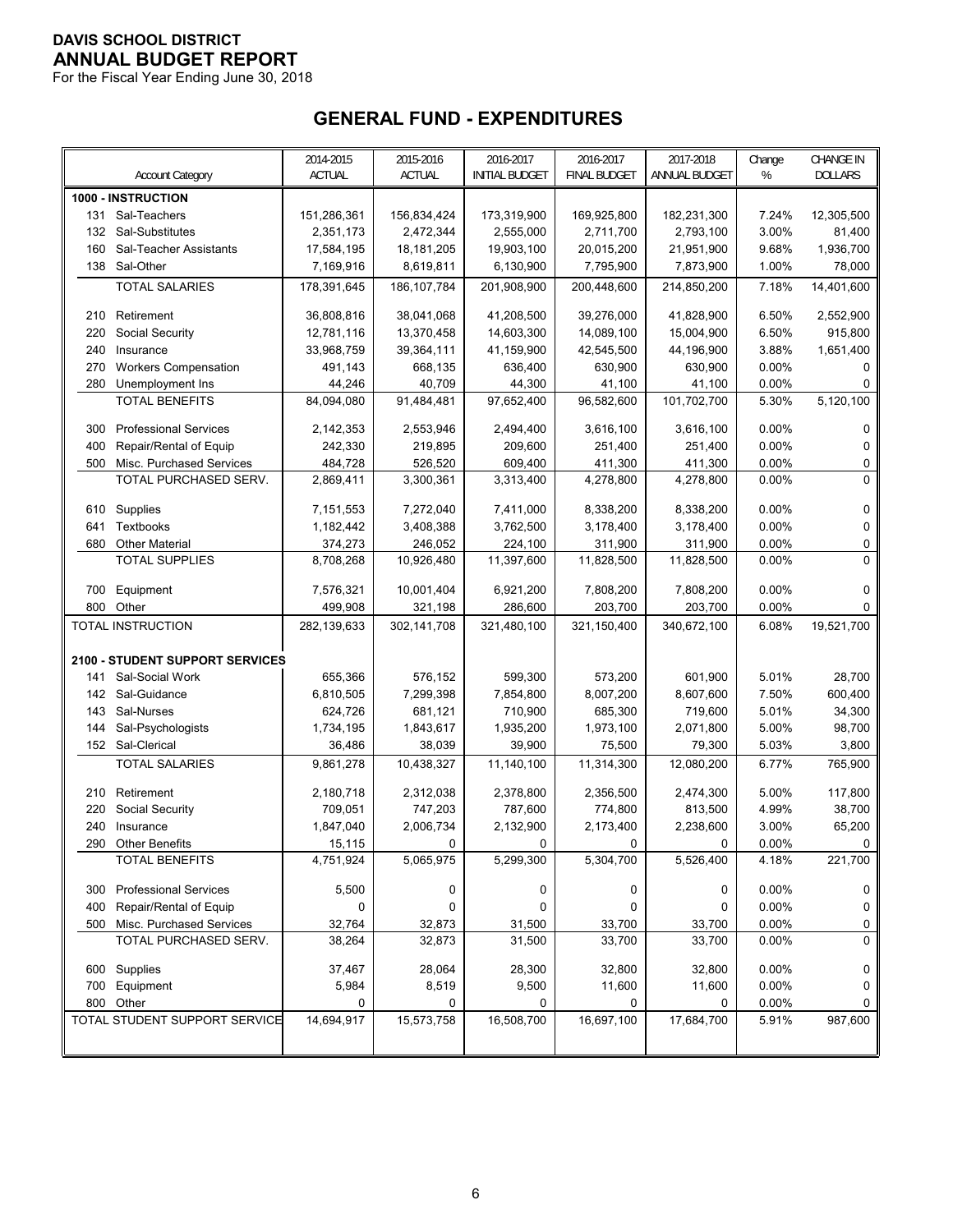For the Fiscal Year Ending June 30, 2018

|     |                                        | 2014-2015     | 2015-2016     | 2016-2017             | 2016-2017<br><b>FINAL BUDGET</b> | 2017-2018     | Change | <b>CHANGE IN</b> |
|-----|----------------------------------------|---------------|---------------|-----------------------|----------------------------------|---------------|--------|------------------|
|     | <b>Account Category</b>                | <b>ACTUAL</b> | <b>ACTUAL</b> | <b>INITIAL BUDGET</b> |                                  | ANNUAL BUDGET | %      | <b>DOLLARS</b>   |
|     | 2200 - INSTRUCTIONAL STAFF SUPPORT     |               |               |                       |                                  |               |        |                  |
|     | 115 Sal-Supervisors                    | 4,528,907     | 5,158,787     | 5,465,700             | 5,158,500                        | 5,390,600     | 4.50%  | 232,100          |
| 145 | Sal-Media Certificated<br>Sal-Clerical | 1,371,848     | 1,423,499     | 1,595,200             | 1,512,500                        | 1,588,100     | 5.00%  | 75,600           |
| 152 |                                        | 4,034,419     | 4,262,155     | 4,540,900             | 2,934,400                        | 3,066,400     | 4.50%  | 132,000          |
| 162 | Sal-Media Noncertified                 | 1,322,384     | 1,358,426     | 1,406,200             | 1,413,500                        | 1,477,100     | 4.50%  | 63,600           |
| 138 | Pay-Other                              | 60,810        | 331,851       | 131,900               | 272,400                          | 279,200       | 2.50%  | 6,800            |
|     | <b>TOTAL SALARIES</b>                  | 11,318,368    | 12,534,718    | 13,139,900            | 11,291,300                       | 11,801,400    | 4.52%  | 510,100          |
| 210 | Retirement                             | 2,546,775     | 2,788,233     | 2,928,300             | 2,348,700                        | 2,466,100     | 5.00%  | 117,400          |
| 220 | Social Security                        | 808,386       | 881,483       | 931,500               | 768,300                          | 806,700       | 5.00%  | 38,400           |
| 240 | Insurance                              | 2,273,880     | 2,486,356     | 2,634,600             | 2,627,500                        | 2,706,300     | 3.00%  | 78,800           |
| 290 | <b>Other Benefits</b>                  | 119,890       | 2,174         | 1,600                 | 1,100                            | 1,100         | 0.00%  | 0                |
|     | <b>TOTAL BENEFITS</b>                  | 5,748,931     | 6,158,246     | 6,496,000             | 5,745,600                        | 5,980,200     | 4.08%  | 234,600          |
|     |                                        |               |               |                       |                                  |               |        |                  |
| 300 | <b>Professional Services</b>           | 121,933       | 38,366        | 85,900                | 96,700                           | 96,700        | 0.00%  | 0                |
| 400 | Repair/Rental of Equipment             | 2,481         | 0             | 0                     | 0                                | $\mathbf 0$   | 0.00%  | 0                |
| 500 | Misc. Purchased Services               | 433,150       | 484,767       | 485,800               | 368,400                          | 368,400       | 0.00%  | 0<br>0           |
|     | TOTAL PURCHASED SERV.                  | 557,564       | 523,133       | 571,700               | 465,100                          | 465,100       | 0.00%  |                  |
| 610 | Supplies                               | 367,931       | 488,595       | 444,500               | 601,400                          | 601,400       | 0.00%  | 0                |
| 644 | Library Books                          | 390,724       | 473,852       | 487,900               | 349,000                          | 349,000       | 0.00%  | 0                |
| 650 | Periodicals                            | 12,299        | 5,888         | 5,900                 | $\mathbf 0$                      | 0             | 0.00%  | 0                |
| 660 | Audio / Visual Material                | 7,343         | 6,910         | 7,000                 | 2,700                            | 2,700         | 0.00%  | 0                |
| 700 | Equipment                              | 42,808        | 53,366        | 65,000                | 49,500                           | 49,500        | 0.00%  | 0                |
|     | TOTAL INSTRUCTIONAL STAFF SUPP         | 18,445,968    | 20,244,708    | 21,217,900            | 18,504,600                       | 19,249,300    | 4.02%  | 744,700          |
|     |                                        |               |               |                       |                                  |               |        |                  |
|     | 2300 - GENERAL ADMINISTRATION          |               |               |                       |                                  |               |        |                  |
| 114 | Sal-Administrators                     | 714,151       | 961,068       | 998,300               | 1,135,200                        | 1,174,900     | 3.50%  | 39,700           |
|     | 152 Sal-Clerical                       | 210,677       | 219,981       | 242,300               | 212,500                          | 222,100       | 4.52%  | 9,600            |
|     | <b>TOTAL SALARIES</b>                  | 924,828       | 1,181,049     | 1,240,600             | 1,347,700                        | 1,397,000     | 3.66%  | 49,300           |
| 210 | Retirement                             | 204,775       | 253,909       | 263,400               | 300,800                          | 312,800       | 3.99%  | 12,000           |
| 220 | Social Security                        | 54,665        | 64,779        | 79,600                | 84,200                           | 87,600        | 4.04%  | 3,400            |
| 240 | Insurance                              | 112,610       | 121,273       | 129,300               | 123,600                          | 127,300       | 2.99%  | 3,700            |
| 290 | <b>Other Benefits</b>                  | 48,047        | 1,502         | 1,900                 | $\mathbf 0$                      | 0             | 0.00%  | 0                |
|     | <b>TOTAL BENEFITS</b>                  | 420,097       | 441,463       | 474,200               | 508,600                          | 527,700       | 3.76%  | 19,100           |
|     |                                        |               |               |                       |                                  |               |        |                  |
|     | 300 Professional Services              | 121,300       | 102,127       | 127,900               | 96,400                           | 96,400        | 0.00%  | 0                |
|     | 400 Repair/Rental of Equip             | U             | 60            | 0                     | 0                                | 0             | 0.00%  | U                |
|     | 500 Misc Services - Insurance          | 730,427       | 627,953       | 696,800               | 531,500                          | 531,500       | 0.00%  | 0                |
|     | TOTAL PURCHASED SERV.                  | 851,727       | 730,140       | 824,700               | 627,900                          | 627,900       | 0.00%  | $\Omega$         |
|     | 600 Supplies                           | 70,939        | 97,281        | 81,700                | 112,300                          | 112,300       | 0.00%  | 0                |
| 700 | Equipment                              | 1,088         | 1,832         | 1,300                 | 3,900                            | 3,900         | 0.00%  | 0                |
|     | 800 Other                              | 57,113        | 53,881        | 54,000                | 64,300                           | 64,300        | 0.00%  | 0                |
|     | TOTAL GENERAL ADMINISTRATION           | 2,325,792     | 2,505,646     | 2,676,500             | 2,664,700                        | 2,733,100     | 2.57%  | 68,400           |
|     |                                        |               |               |                       |                                  |               |        |                  |
|     |                                        |               |               |                       |                                  |               |        |                  |
|     |                                        |               |               |                       |                                  |               |        |                  |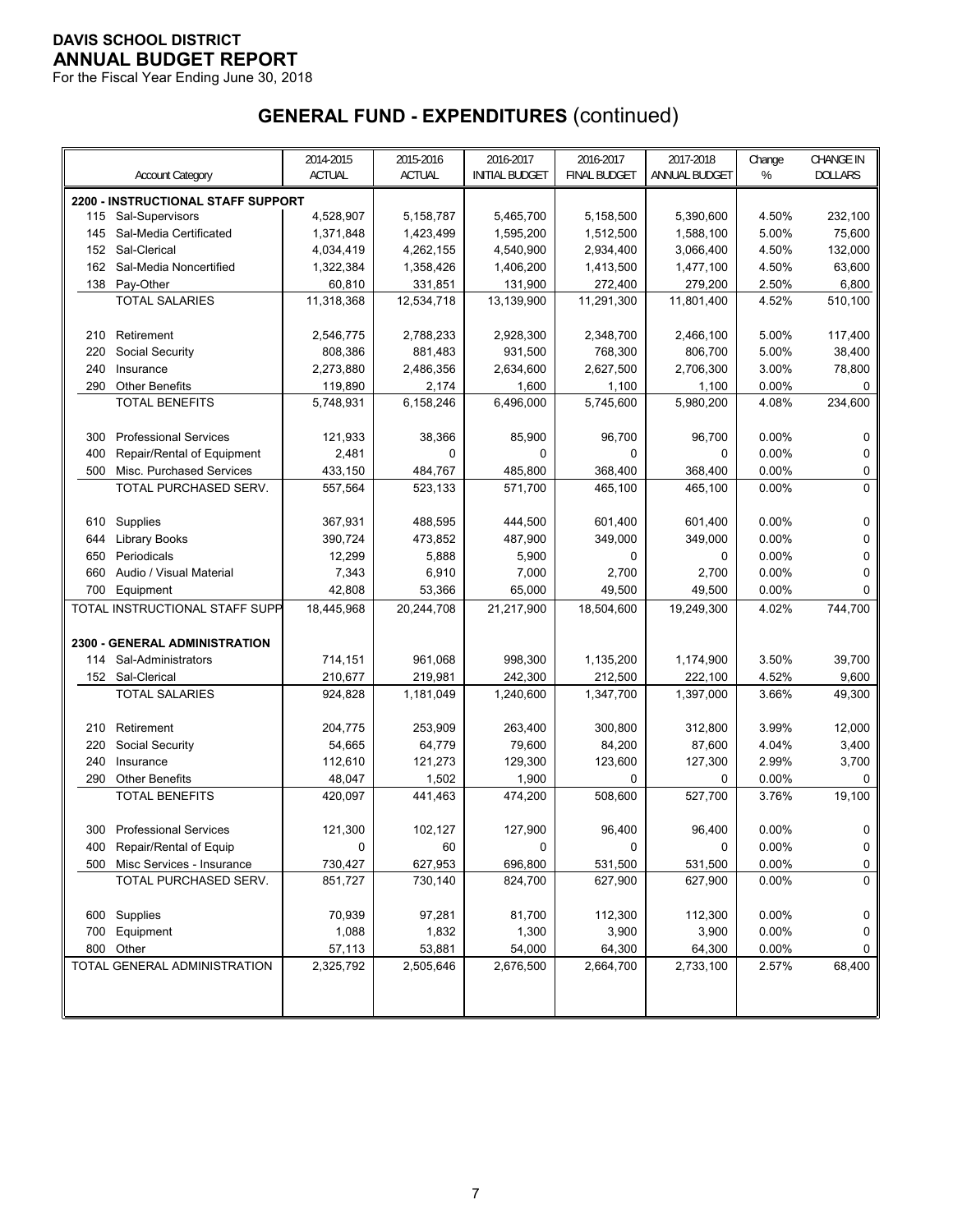For the Fiscal Year Ending June 30, 2018

|            |                                | 2014-2015          | 2015-2016          | 2016-2017             | 2016-2017          | 2017-2018          | Change         | CHANGE IN      |
|------------|--------------------------------|--------------------|--------------------|-----------------------|--------------------|--------------------|----------------|----------------|
|            | <b>Account Category</b>        | <b>ACTUAL</b>      | ACTUAL             | <b>INITIAL BUDGET</b> | FINAL BUDGET       | ANNUAL BUDGET      | $\%$           | <b>DOLLARS</b> |
|            | 2400 - SCHOOL ADMINISTRATION   |                    |                    |                       |                    |                    |                |                |
|            | 121 Sal-Administrators         | 12,733,733         | 14,083,341         | 16,059,100            | 17,354,400         | 18,618,000         | 7.28%          | 1,263,600      |
|            | 152 Sal-Clerical               | 4,754,749          | 4,863,006          | 5,198,900             | 5,081,100          | 5,309,700          | 4.50%          | 228,600        |
|            | <b>TOTAL SALARIES</b>          | 17,488,482         | 18,946,347         | 21,258,000            | 22,435,500         | 23,927,700         | 6.65%          | 1,492,200      |
|            |                                |                    |                    |                       |                    |                    |                |                |
| 210        | Retirement                     | 3,958,323          | 4,306,502          | 4,860,400             | 5,136,300          | 5,367,400          | 4.50%          | 231,100        |
| 220        | Social Security                | 1,241,412          | 1,345,306          | 1,558,400             | 1,621,400          | 1,694,400          | 4.50%          | 73,000         |
| 240        | Insurance                      | 3,626,382          | 3,848,701          | 4,104,900             | 4,613,400          | 4,751,800          | 3.00%          | 138,400        |
| 290        | <b>Other Benefits</b>          | 397,439            | 0                  | $\mathbf 0$           | 0                  | 0                  | 0.00%          | 0              |
|            | <b>TOTAL BENEFITS</b>          | 9,223,556          | 9,500,509          | 10,523,700            | 11,371,100         | 11,813,600         | 3.89%          | 442,500        |
|            |                                |                    |                    |                       |                    |                    |                |                |
| 300        | <b>Professional Services</b>   | 614                | 983                | 1,000                 | 800                | 800                | 0.00%          | 0              |
| 500        | Misc. Purchased Services       | 28,583             | 47,126             | 45,900                | 63,000             | 63,000             | 0.00%          | 0              |
|            | TOTAL PURCHASED SERV.          | 29,197             | 48,109             | 46,900                | 63,800             | 63,800             | 0.00%          | 0              |
| 600        | Supplies                       | 1,357              | 159                | 200                   | 700                | 700                | 0.00%          | 0              |
| 700        | Equipment                      | 0                  | $\Omega$           | 0                     | 0                  | 0                  | 0.00%          | 0              |
| 800        | Other                          | 23,715             | 23,840             | 23,900                | 24,400             | 24,400             | 0.00%          | 0              |
|            | TOTAL SCHOOL ADMINISTRATION    | 26,766,307         | 28,518,964         | 31,852,700            | 33,895,500         | 35,830,200         | 5.71%          | 1,934,700      |
|            |                                |                    |                    |                       |                    |                    |                |                |
|            | 2500 - CENTRAL                 |                    |                    |                       |                    |                    |                |                |
|            | 100 Salaries                   | 7,528,187          | 8,273,314          | 8,512,800             | 10,286,700         | 10,648,200         | 3.51%          | 361,500        |
|            |                                |                    |                    |                       |                    |                    |                |                |
| 210        | Retirement                     | 1,673,246          | 1,861,905          | 1,923,800             | 2,441,400          | 2,526,800          | 3.50%          | 85,400         |
| 220        | Social Security                | 539,646            | 587,663            | 612,800               | 757,400            | 783,900            | 3.50%          | 26,500         |
| 240        | Insurance                      | 1,468,824          | 1,655,025          | 1,700,500             | 1,953,700          | 2,002,500          | 2.50%          | 48,800         |
| 290        | <b>Other Benefits</b>          | 109,755            | 5,433              | 600                   | 0                  | 0                  | 0.00%          | 0              |
|            | <b>TOTAL BENEFITS</b>          | 3,791,471          | 4,110,026          | 4,237,700             | 5,152,500          | 5,313,200          | 3.12%          | 160,700        |
|            |                                |                    |                    |                       |                    |                    |                |                |
| 300        | <b>Professional Services</b>   | 561,338            | 705,476            | 623,800               | 775,600            | 775,600            | 0.00%          | 0              |
| 400        | Repair / Rental of Equipment   | 87,073             | 198,347            | 110,000               | 147,400            | 147,400            | 0.00%          | 0              |
| 500        | Misc. Purchased Services       | 122,520            | 171,652            | 130,500               | 143,600            | 143,600            | 0.00%          | 0              |
|            | TOTAL PURCHASED SERV.          | 770,931            | 1,075,475          | 864,300               | 1,066,600          | 1,066,600          | 0.00%          | 0              |
|            |                                |                    |                    |                       |                    |                    |                |                |
| 600        | Supplies                       | 326,864<br>543,361 | 365,664<br>453,325 | 300,000<br>685,800    | 396,400<br>639,200 | 396,400<br>639,200 | 0.00%<br>0.00% | 0<br>0         |
| 700<br>800 | Equipment<br>Other             | 0                  | 0                  | 0                     | 0                  | 0                  | 0.00%          | 0              |
|            | TOTAL BUSINESS SUPPORT SERVICE | 12,960,814         | 14,277,804         | 14,600,600            | 17,541,400         | 18,063,600         | 2.98%          | 522,200        |
|            |                                |                    |                    |                       |                    |                    |                |                |
|            |                                |                    |                    |                       |                    |                    |                |                |
|            |                                |                    |                    |                       |                    |                    |                |                |
|            |                                |                    |                    |                       |                    |                    |                |                |
|            |                                |                    |                    |                       |                    |                    |                |                |
|            |                                |                    |                    |                       |                    |                    |                |                |
|            |                                |                    |                    |                       |                    |                    |                |                |
|            |                                |                    |                    |                       |                    |                    |                |                |
|            |                                |                    |                    |                       |                    |                    |                |                |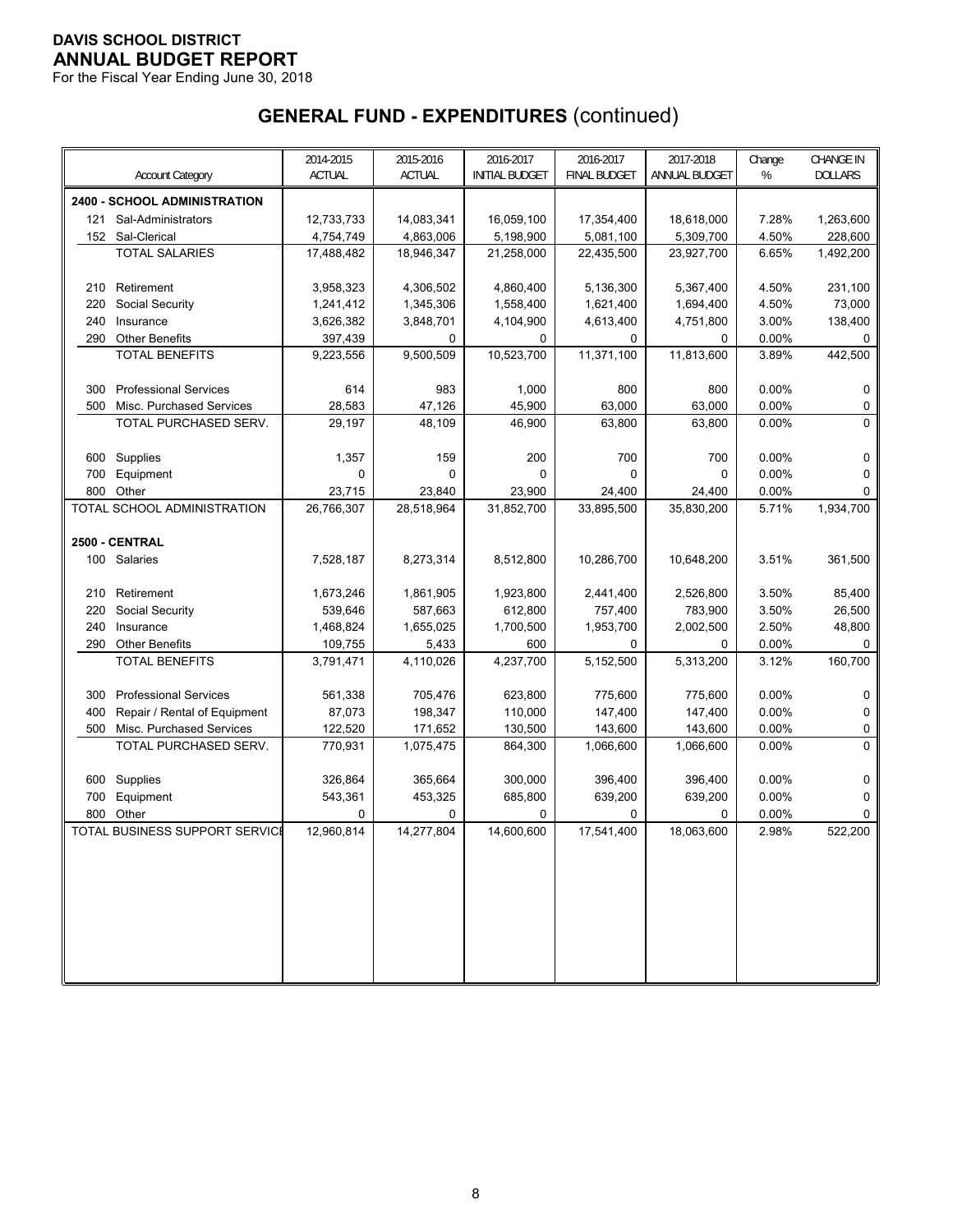For the Fiscal Year Ending June 30, 2018

|     |                                            | 2014-2015     | 2015-2016     | 2016-2017             | 2016-2017           | 2017-2018     | Change | <b>CHANGE IN</b> |
|-----|--------------------------------------------|---------------|---------------|-----------------------|---------------------|---------------|--------|------------------|
|     | <b>Account Category</b>                    | <b>ACTUAL</b> | <b>ACTUAL</b> | <b>INITIAL BUDGET</b> | <b>FINAL BUDGET</b> | ANNUAL BUDGET | %      | <b>DOLLARS</b>   |
|     | <b>2600 - OPERATIONS &amp; MAINTENANCE</b> |               |               |                       |                     |               |        |                  |
|     | 152 Sal - Sec & Clerical                   | 364,233       | 291,301       | 350,300               | 318,800             | 333,100       | 4.49%  | 14,300           |
| 181 | Sal - Supervisors                          | 548,234       | 596,640       | 644,200               | 549,400             | 574,100       | 4.50%  | 24,700           |
|     | 182 Sal - Cust/ Maint Pers                 | 16,318,615    | 17,925,146    | 18,402,400            | 17,588,000          | 20,327,700    | 15.58% | 2,739,700        |
|     | <b>TOTAL SALARIES</b>                      | 17,231,082    | 18,813,087    | 19,396,900            | 18,456,200          | 21,234,900    | 15.06% | 2,778,700        |
|     |                                            |               |               |                       |                     |               |        |                  |
| 210 | Retirement                                 | 3,029,412     | 3,350,658     | 3,456,200             | 3,186,600           | 3,439,800     | 7.95%  | 253,200          |
| 220 | Social Security                            | 1,134,261     | 1,250,901     | 1,291,700             | 1,221,600           | 1,452,100     | 18.87% | 230,500          |
| 240 | Insurance                                  | 3,627,050     | 3,983,659     | 4,141,600             | 4,153,500           | 4,257,300     | 2.50%  | 103,800          |
| 280 | Unemployment Insurance                     | 10,428        | 13,005        | 14,500                | 200                 | 200           | 0.00%  | 0                |
| 290 | <b>Other Benefits</b>                      | 12,674        | 0             | 0                     | $\mathbf 0$         | $\mathbf 0$   | 0.00%  | 0                |
|     | <b>TOTAL BENEFITS</b>                      | 7,813,825     | 8,598,223     | 8,904,000             | 8,561,900           | 9,149,400     | 6.86%  | 587,500          |
| 300 | <b>Professional Services</b>               | 98            | 1,763         | 0                     | 5,600               | 5,600         | 0.00%  | 0                |
| 400 | Repair / Rental of Equipment               | 1,335,650     | 1,331,936     | 1,373,500             | 1,354,200           | 1,354,200     | 0.00%  | 0                |
| 500 | Misc. Purchased Services                   | 2,684,662     | 2,641,844     | 2,651,900             | 2,834,300           | 2,834,300     | 0.00%  | 0                |
|     | TOTAL PURCHASED SERV.                      | 4,020,410     | 3,975,543     | 4,025,400             | 4,194,100           | 4,194,100     | 0.00%  | $\mathbf{0}$     |
|     |                                            |               |               |                       |                     |               |        |                  |
| 600 | Supplies / Utilities                       | 11,620,282    | 11,854,604    | 12,803,700            | 11,406,000          | 11,406,000    | 0.00%  | 0                |
| 700 | Equipment                                  | 49,606        | 27,118        | 107,000               | 75,500              | 75,500        | 0.00%  | 0                |
| 800 | Other                                      | $-221,076$    | $\Omega$      | $\Omega$              | 0                   | $\Omega$      | 0.00%  | 0                |
|     | TOTAL OPERATIONS & MAINTENANC              | 40,514,129    | 43,268,575    | 45,237,000            | 42,693,700          | 46,059,900    | 7.88%  | 3,366,200        |
|     | <b>2700 - STUDENT TRANSPORTATION</b>       |               |               |                       |                     |               |        |                  |
|     | 152 Sal - Clerical                         | 421,633       | 302,380       | 324,600               | 127,300             | 133,000       | 4.48%  | 5,700            |
| 172 | Sal - Bus Drivers                          | 4,984,704     | 5,037,831     | 5,427,200             | 5,221,900           | 5,561,300     | 6.50%  | 339,400          |
| 173 | Sal - Mechanics                            | 671,015       | 692,224       | 718,900               | 775,000             | 825,400       | 6.50%  | 50,400           |
| 199 | Sal - Other                                | 187,164       | 366,569       | 276,000               | 265,400             | 277,300       | 4.48%  | 11,900           |
|     | <b>TOTAL SALARIES</b>                      | 6,264,516     | 6,399,004     | 6,746,700             | 6,389,600           | 6,797,000     | 6.38%  | 407,400          |
|     |                                            |               |               |                       |                     |               |        |                  |
| 210 | Retirement                                 | 1,137,479     | 1,092,328     | 1,166,300             | 1,066,900           | 1,120,200     | 5.00%  | 53,300           |
| 220 | Social Security                            | 445,545       | 459,338       | 483,800               | 463,900             | 487,100       | 5.00%  | 23,200           |
| 240 | Insurance                                  | 936,137       | 954,975       | 1,019,500             | 1,016,100           | 1,046,600     | 3.00%  | 30,500           |
| 280 | <b>Other Benefits</b>                      | 16,157        | 6,412         | 8,000                 | 900                 | 900           | 0.00%  | 0                |
|     | <b>TOTAL BENEFITS</b>                      | 2,535,318     | 2,513,053     | 2,677,600             | 2,547,800           | 2,654,800     | 4.20%  | 107,000          |
|     |                                            |               |               |                       |                     |               |        |                  |
| 400 | Repair / Rental of Equipment               | 29,259        | 1,555         | 21,400                | 67,100              | 67,100        | 0.00%  | 0                |
| 500 | Misc. Purchased Services                   | 243,997       | 251,778       | 213,400               | 201,000             | 201,000       | 0.00%  | 0                |
|     | TOTAL PURCHASED SERV.                      | 273,256       | 253,333       | 234,800               | 268,100             | 268,100       | 0.00%  | $\mathbf 0$      |
|     |                                            |               |               |                       |                     |               |        |                  |
|     | 600 Supplies                               | 2,023,848     | 2,062,796     | 2,033,000             | 2,045,200           | 2,045,200     | 0.00%  | 0                |
| 700 | Equipment                                  | 2,038,719     | 1,623,010     | 1,606,400             | 1,601,400           | 1,601,400     | 0.00%  | $\mathbf 0$      |
|     | 800 Other                                  | 32,961        | 30,364        | 27,500                | 40,000              | 40,000        | 0.00%  | 0                |
|     | TOTAL STUDENT TRANSPORTATION               | 13,168,618    | 12,881,560    | 13,326,000            | 12,892,100          | 13,406,500    | 3.99%  | 514,400          |
|     |                                            |               |               |                       |                     |               |        |                  |
|     |                                            |               |               |                       |                     |               |        |                  |
|     |                                            |               |               |                       |                     |               |        |                  |
|     |                                            |               |               |                       |                     |               |        |                  |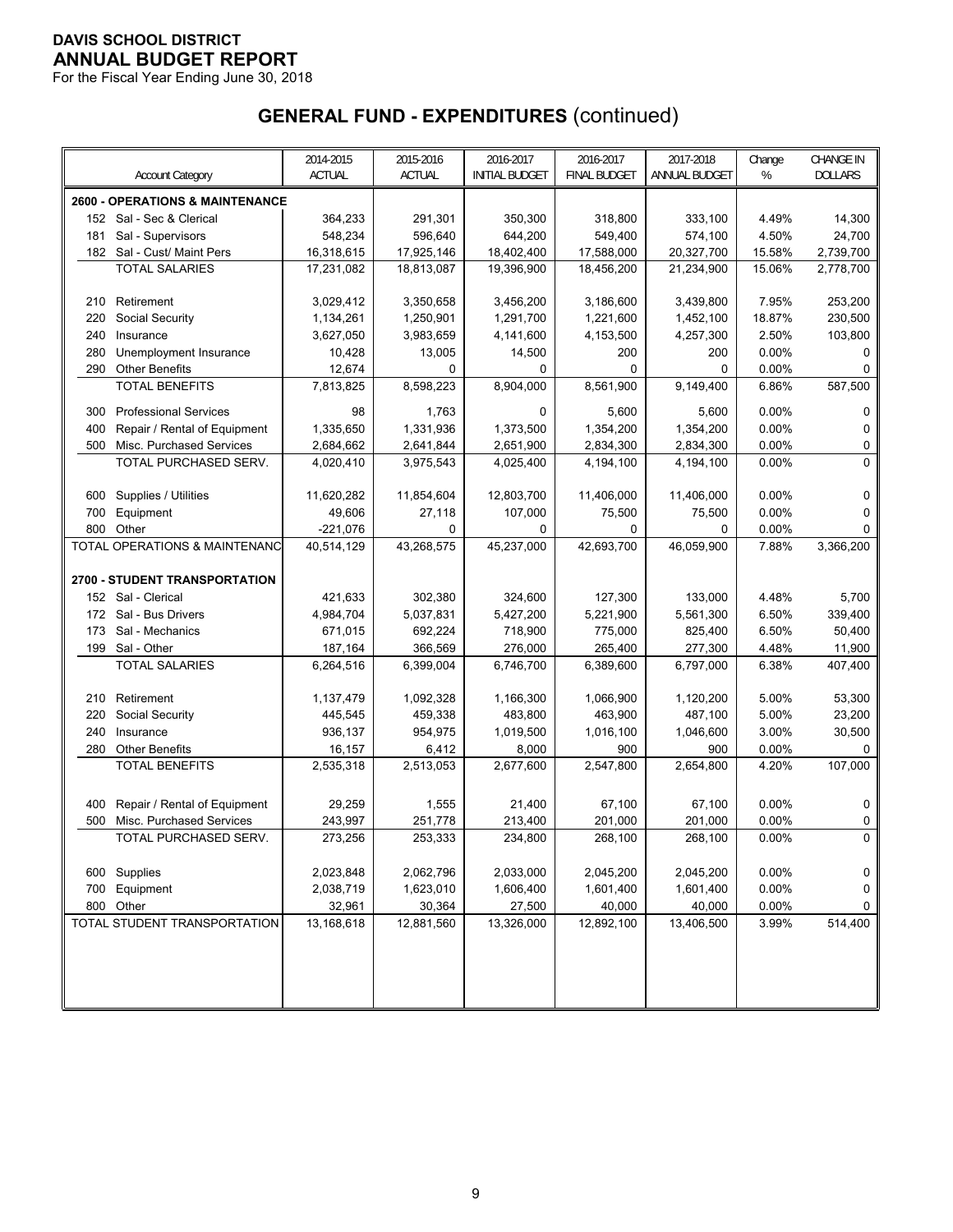For the Fiscal Year Ending June 30, 2018

| <b>Account Category</b>                   | 2014-2015<br><b>ACTUAL</b> | 2015-2016<br><b>ACTUAL</b> | 2016-2017<br><b>INITIAL BUDGET</b> | 2016-2017<br><b>FINAL BUDGET</b> | 2017-2018<br>ANNUAL BUDGET | Change<br>% | <b>CHANGE IN</b><br><b>DOLLARS</b> |
|-------------------------------------------|----------------------------|----------------------------|------------------------------------|----------------------------------|----------------------------|-------------|------------------------------------|
| 3300 - COMMUNITY SERVICE ACTIVITY         |                            |                            |                                    |                                  |                            |             |                                    |
| Salaries<br>100                           | 90,182                     | 86,354                     | 84,700                             | 82,600                           | 84,700                     | 2.54%       | 2,100                              |
| Retirement<br>210                         | 14,206                     | 14,399                     | 14,200                             | 14,400                           | 14,800                     | 2.78%       | 400                                |
| Social Security<br>220                    | 6,695                      | 6,389                      | 6,300                              | 6,200                            | 6,400                      | 3.23%       | 200                                |
| <b>TOTAL BENEFITS</b>                     | 20,901                     | 20,788                     | 20,500                             | 20,600                           | 21,200                     | 2.91%       | 600                                |
| Misc. Purchased Services<br>500           | 32,859                     | 32,732                     | 32,800                             | 36,200                           | 36,200                     | 0.00%       | O                                  |
| TOTAL PURCHASED SERV.                     | 32,859                     | 32,732                     | 32,800                             | 36,200                           | 36,200                     | 0.00%       | $\Omega$                           |
| Supplies<br>600                           | 18,487                     | 11,885                     | 12,200                             | 4,800                            | 4,800                      | 0.00%       | O                                  |
| <b>Other Expenses</b><br>800              | 24,007                     | 26,289                     | 20,100                             | 14,800                           | 14,800                     | $0.00\%$    | n                                  |
| TOTAL COMMUNITY SERVICES                  | 186,436                    | 178,048                    | 170.300                            | 159,000                          | 161,700                    | 1.70%       | 2,700                              |
| <b>TOTAL EXPENSE-GENERAL FUND</b>         | 411,202,614                | 439,590,771                | 467,069,800                        | 466,198,500                      | 493,861,100                | 5.93%       | 27,662,600                         |
| Increase/(decrease) in Total Fund Bala    | $\Omega$                   | 0                          | 0                                  | 7,000,000                        | $\mathbf 0$                | $-100.00\%$ | $-7,000,000$                       |
| <b>TOTAL EXPENDITURES &amp; OTHER USE</b> | 411,202,614                | 439,590,771                | 467,069,800                        | 473,198,500                      | 493,861,100                | 4.37%       | 20,662,600                         |
| TOTAL REVENUE AND OTHER SOUR              | 417,387,878                | 446,447,847                | 467,069,800                        | 473,198,500                      | 493,861,100                | 4.37%       | 20,662,601                         |
| EXCESS (DEFICIT) REVENUE OVER             |                            |                            |                                    |                                  |                            |             |                                    |
| (UNDER) EXPENDITURES.                     | 6,185,264                  | 6,857,076                  | 0                                  | $\mathbf 0$                      | 0                          |             |                                    |
| FUND BALANCES, BEGINNING                  | 33,021,791                 | 39,207,055                 | 46,064,131                         | 46,064,131                       | 53,064,131                 |             | 7,000,000                          |
| <b>Budgeted Changes in Fund Balance</b>   | 0                          | 0                          | 0                                  | 7,000,000                        | 0                          |             | $-7,000,000$                       |
| FUND BALANCES, ENDING                     | \$39,207,055               | \$46,064,131               | \$46,064,131                       | \$53,064,131                     | \$53,064,131               |             | \$0                                |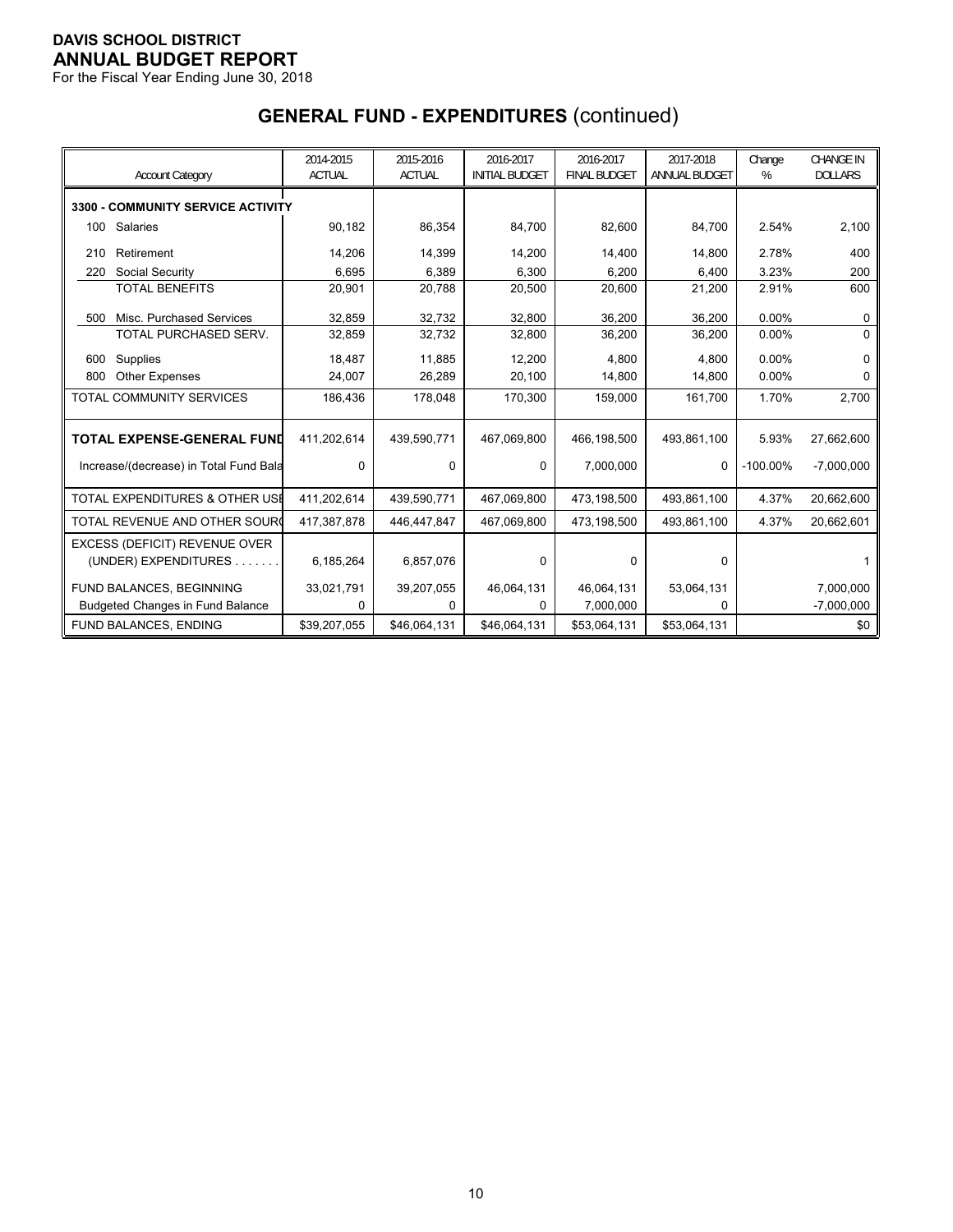For the Fiscal Year Ending June 30, 2018

# **STUDENT ACTIVITIES FUND - REVENUE**

| <b>Account Category</b>      | 2014-2015     | 2015-2016     | 2016-2017             | 2016-2017                | 2017-2018     | Change | <b>CHANGE IN</b> |
|------------------------------|---------------|---------------|-----------------------|--------------------------|---------------|--------|------------------|
|                              | <b>ACTUAL</b> | <b>ACTUAL</b> | <b>INITIAL BUDGET</b> | FINAL BUDGE <sup>-</sup> | ANNUAL BUDGET | %      | <b>DOLLARS</b>   |
| 1510 Interest on Investments | 118,900       | 183.600       | 185.500               | 222.800                  | 225.000       | 0.99%  | 2,200            |
| 1700 School Fees             | 12.646.658    | 13.109.075    | 13.197.100            | 14.504.700               | 14.649.700    | 1.00%  | 145,000          |
| 1900 Other Local Revenue     | 2.610.147     | 2.597.783     | 2,555,300             | 2.900.700                | 2.929.700     | 1.00%  | 29,000           |
| II TOTAL REVENUE             | \$15,375,705  | \$15.890.458  | \$15,937,900          | \$17.628.200             | \$17,804,400  | 1.00%  | \$176,200        |

# **STUDENT ACTIVITIES FUND - EXPENDITURES**

|     | <b>Account Category</b>                 | 2014-2015<br><b>ACTUAL</b> | 2015-2016<br><b>ACTUAL</b> | 2016-2017<br><b>INITIAL BUDGET</b> | 2016-2017<br><b>FINAL BUDGET</b> | 2017-2018<br><b>ANNUAL BUDGET</b> | Change<br>% | <b>CHANGE IN</b><br><b>DOLLARS</b> |
|-----|-----------------------------------------|----------------------------|----------------------------|------------------------------------|----------------------------------|-----------------------------------|-------------|------------------------------------|
| 100 | Salaries                                | 910,406                    | 1,006,944                  | 986,000                            | 1,076,100                        | 1,086,900                         | 1.00%       | 10,800                             |
| 210 | Retirement                              | 114,261                    | 125,593                    | 122,300                            | 124,700                          | 125,900                           | 0.96%       | 1,200                              |
| 220 | Social Security                         | 68,084                     | 75,182                     | 75,100                             | 79,100                           | 79,900                            | 1.01%       | 800                                |
| 240 | Insurance                               | $-493$                     | 71                         | 300                                | 100                              | 100                               | $0.00\%$    | 0                                  |
|     | <b>TOTAL BENEFITS</b>                   | 181,852                    | 200,846                    | 197,700                            | 203,900                          | 205,900                           | 0.98%       | 2,000                              |
| 300 | <b>Professional Services</b>            | 1,370,831                  | 1,527,557                  | 1,480,200                          | 1,690,700                        | 1,707,600                         | 1.00%       | 16,900                             |
| 500 | Misc. Purchased Services                | 610,592                    | 653,027                    | 583,900                            | 534,700                          | 540,000                           | 0.99%       | 5,300                              |
|     | TOTAL PURCHASED SERV.                   | 1,981,423                  | 2,180,584                  | 2,064,100                          | 2,225,400                        | 2,247,600                         | 1.00%       | 22,200                             |
|     |                                         |                            |                            |                                    |                                  |                                   |             |                                    |
| 600 | Supplies                                | 11,490,476                 | 12,275,808                 | 12,322,600                         | 13,773,500                       | 13,911,200                        | 1.00%       | 137,700                            |
| 700 | Furniture & Equipment                   | 302,716                    | 322,548                    | 367,500                            | 349,300                          | 352,800                           | 1.00%       | 3,500                              |
|     | <b>TOTAL EXPENDITURES</b>               | 14,866,873                 | 15,986,730                 | 15,937,900                         | 17,628,200                       | 17,804,400                        | 1.00%       | 176,200                            |
|     | TOTAL REVENUE AND OTHER SOURC           | 15,375,705                 | 15,890,458                 | 15,937,900                         | 17,628,200                       | 17,804,400                        | 1.00%       | 176,200                            |
|     | EXCESS (DEFICIT) REVENUE OVER           |                            |                            |                                    |                                  |                                   |             |                                    |
|     | (UNDER) EXPENDITURES                    | 508,832                    | $-96,272$                  | $\Omega$                           | $\Omega$                         | 0                                 |             | $\Omega$                           |
|     |                                         |                            |                            |                                    |                                  |                                   |             |                                    |
|     | FUND BALANCE, BEGINNING                 | 10,089,920                 | 10,598,752                 | 10,502,480                         | 10,502,480                       | 10,502,480                        |             | $\Omega$                           |
|     | <b>Budgeted Changes in Fund Balance</b> | $\Omega$                   | 0                          | 0                                  | 0                                | 0                                 |             |                                    |
|     | FUND BALANCE, ENDING                    | \$10,598,752               | \$10,502,480               | \$10,502,480                       | \$10,502,480                     | \$10,502,480                      |             | \$0                                |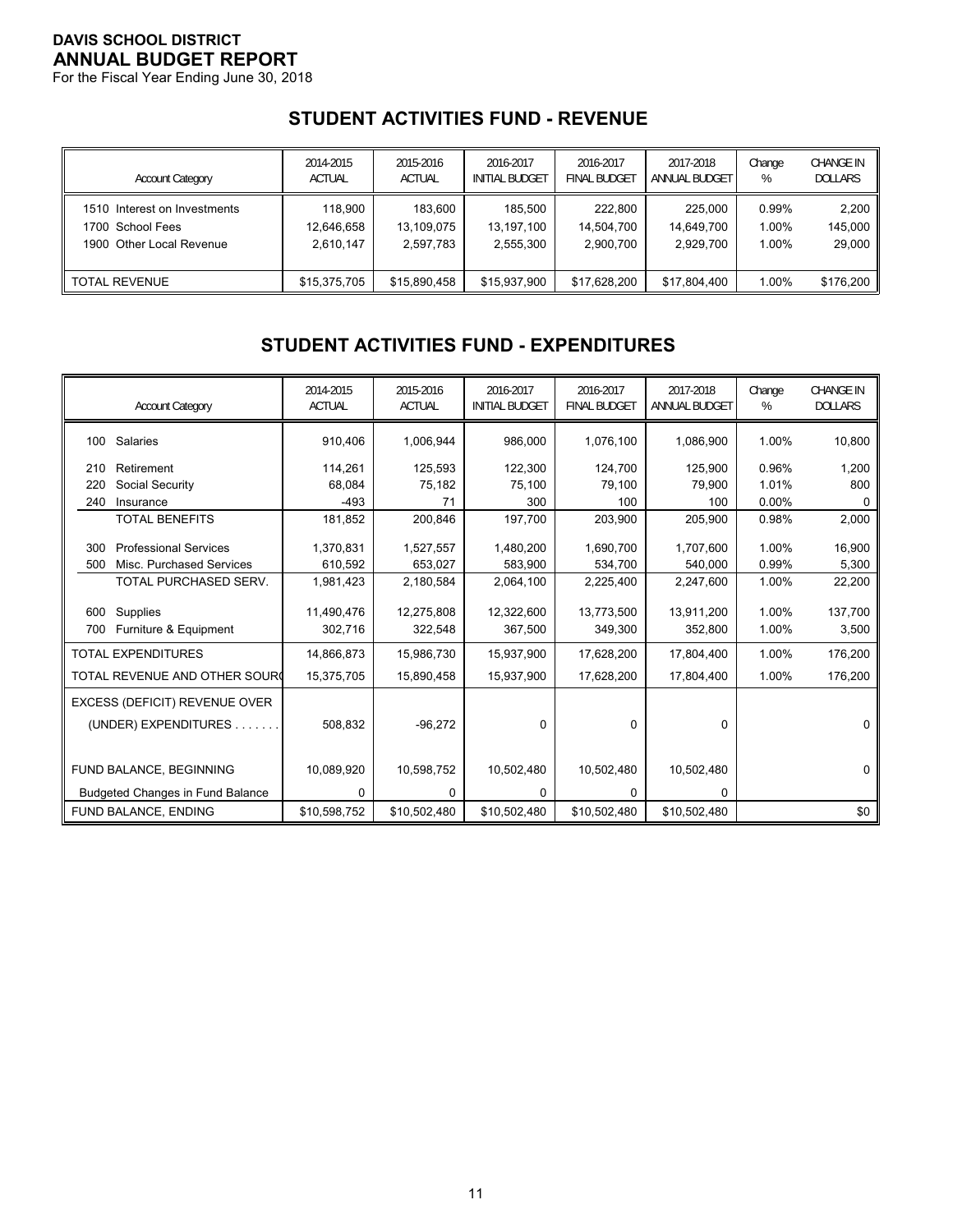For the Fiscal Year Ending June 30, 2018

# **TAX INCREMENT FUND - REVENUES**

| <b>Account Category</b>                                              | 2014-2015<br><b>ACTUAL</b> | 2015-2016<br><b>ACTUAL</b> | 2015-2016<br><b>INITIAL BUDGET</b> | 2016-2017<br><b>FINAL BUDGET</b> | 2017-2018<br>ANNUAL BUDGET | Change<br>% | <b>CHANGE IN</b><br><b>DOLLARS</b> |
|----------------------------------------------------------------------|----------------------------|----------------------------|------------------------------------|----------------------------------|----------------------------|-------------|------------------------------------|
| 1000 - REVENUE LOCAL SOURCES:<br>1195 Tax Increment collected by RDA | 6.599.320                  | 6,860,325                  | 7.000.000                          | 9.000.000                        | 9.000.000                  | $0.00\%$    |                                    |
| TOTAL REVENUE LOCAL SOURCES                                          | 6.599.320                  | 6,860,325                  | 7.000.000                          | 9.000.000                        | 9,000,000                  | $0.00\%$    |                                    |
| TOTAL REVENUES                                                       | \$6.599.320                | \$6,860,325                | \$7,000,000                        | \$9,000,000                      | \$9,000,000                | $0.00\%$    | \$0                                |

## **TAX INCREMENT FUND - EXPENDITURES**

| <b>Account Category</b>                                             | 2014-2015<br><b>ACTUAL</b> | 2015-2016<br><b>ACTUAL</b> | 2016-2017<br><b>INITIAL BUDGET</b> | 2016-2017<br><b>FINAL BUDGET</b> | 2017-2018<br><b>ANNUAL BUDGET</b> | Change<br>% | <b>CHANGE IN</b><br><b>DOLLARS</b> |
|---------------------------------------------------------------------|----------------------------|----------------------------|------------------------------------|----------------------------------|-----------------------------------|-------------|------------------------------------|
| 3300 - COMMUNITY SERVICES:<br>Tax Increment used by RDA's<br>890    | 6,599,320                  | 6,860,325                  | 7,000,000                          | 9,000,000                        | 9,000,000                         | $0.00\%$    |                                    |
| TOTAL EXPENDITURES                                                  | 6,599,320                  | 6,860,325                  | 7,000,000                          | 9,000,000                        | 9,000,000                         | $0.00\%$    | 0                                  |
| TOTAL ALL EXPENDITURES                                              | 6,599,320                  | 6,860,325                  | 7,000,000                          | 9,000,000                        | 9,000,000                         | $0.00\%$    | 0                                  |
| TOTAL REVENUE AND OTHER SOUR(                                       | 6,599,320                  | 6.860.325                  | 7,000,000                          | 9,000,000                        | 9,000,000                         | $0.00\%$    | 0                                  |
| EXCESS (DEFICIT) REVENUE OVER<br>(UNDER) EXPENDITURES               |                            |                            |                                    | $\Omega$                         | 0                                 |             | 0                                  |
| FUND BALANCES, BEGINNING<br><b>Budgeted Changes in Fund Balance</b> |                            | 0                          |                                    | 0<br>$\Omega$                    | 0<br>0                            |             | 0<br>0                             |
| FUND BALANCES, ENDING                                               | \$0                        | \$0                        | \$0                                | \$0                              | \$0                               |             | \$0                                |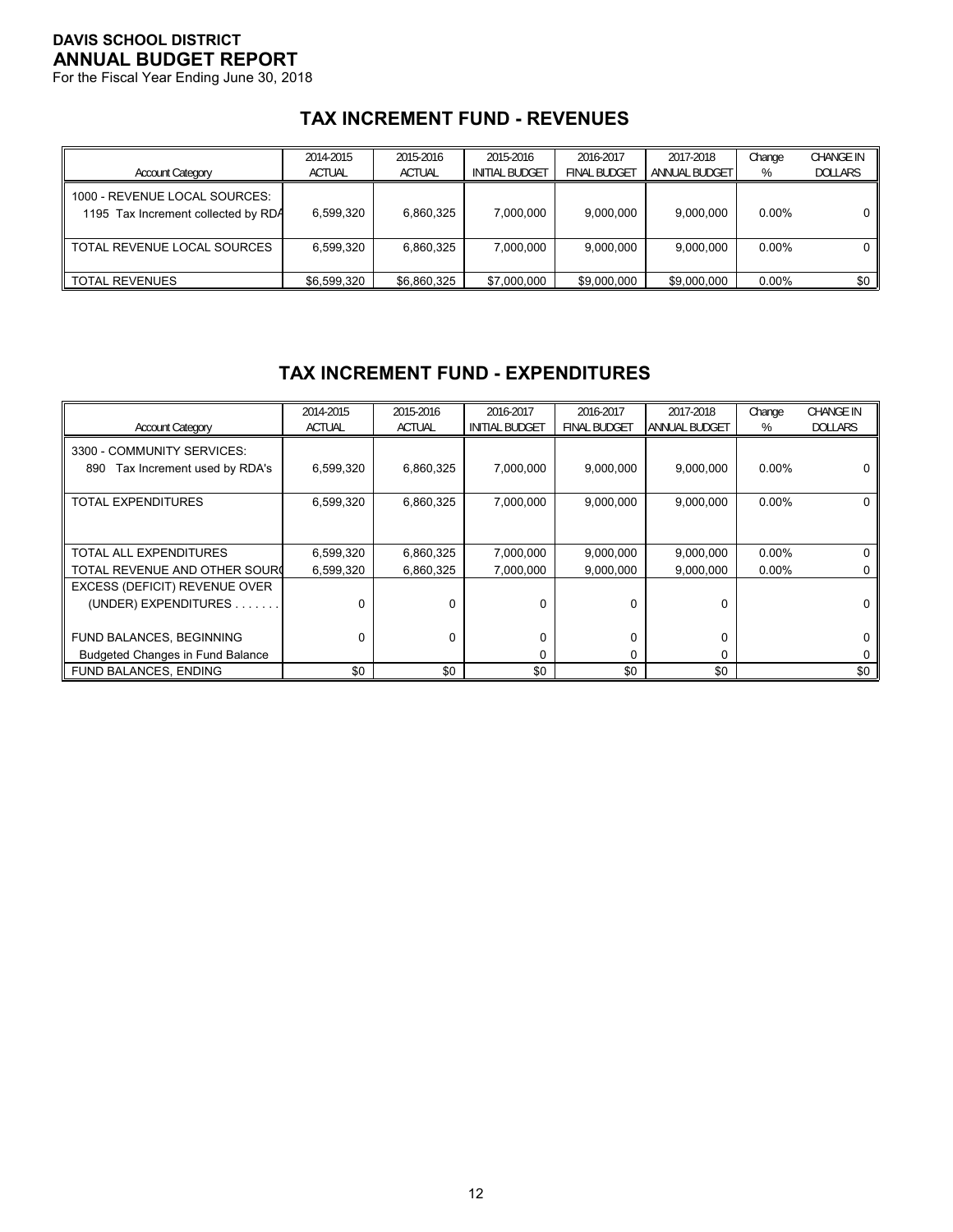For the Fiscal Year Ending June 30, 2018

# **CAPITAL OUTLAY FUND - REVENUES**

| <b>Account Category</b>                   | 2014-2015<br><b>ACTUAL</b> | 2015-2016<br><b>ACTUAL</b> | 2016-2017<br><b>INITIAL BUDGET</b> | 2016-2017<br><b>FINAL BUDGET</b> | 2017-2018<br><b>ANNUAL BUDGET</b> | Change<br>% | <b>CHANGE IN</b><br><b>DOLLARS</b> |
|-------------------------------------------|----------------------------|----------------------------|------------------------------------|----------------------------------|-----------------------------------|-------------|------------------------------------|
| 1000 - REVENUE LOCAL SOURCES:             |                            |                            |                                    |                                  |                                   |             |                                    |
| Cap Outlay/Debt Serv Levy<br>1120         | 16,947,481                 | 17,401,892                 | 18,108,700                         | 18,264,200                       | 18,300,700                        | 0.20%       | 36,500                             |
| Earnings on Investments<br>1500           | 177,810                    | 522,584                    | 480,000                            | 1,150,000                        | 1,150,000                         | 0.00%       |                                    |
| Other Local Revenue<br>1900               | 185,688                    | 205,626                    | 175,700                            | 530,100                          | 530,100                           | 0.00%       | n                                  |
| TOTAL REVENUE LOCAL SOURCES               | 17,310,979                 | 18,130,102                 | 18.764.400                         | 19,944,300                       | 19,980,800                        | 0.18%       | 36,500                             |
|                                           |                            |                            |                                    |                                  |                                   |             |                                    |
| 3000 - REVENUE STATE SOURCES              |                            |                            |                                    |                                  |                                   |             |                                    |
| <b>Other State Sources</b><br>3900        | 73,520                     | 72,925                     | 0                                  | 71,694                           | $\Omega$                          | $-100.00\%$ | $-71,694$                          |
| Capital Outlay Equalization<br>3650       | 223,949                    | 5,349,248                  | 4,169,200                          | 4,169,198                        | 4,169,200                         | 0.0%        |                                    |
| Charter School - Local Repl<br>3650       | 0                          | O                          | 0                                  | $\Omega$                         | 0                                 | 0.00%       |                                    |
| TOTAL REVENUE STATE SOURCES               | 297,469                    | 5,422,173                  | 4,169,200                          | 4,240,892                        | 4,169,200                         | $-1.69%$    | $-71,692$                          |
|                                           |                            |                            |                                    |                                  |                                   |             |                                    |
| TOTAL REVENUE CAPITAL OUTLAY              | 17,608,448                 | 23,552,275                 | 22,933,600                         | 24, 185, 192                     | 24,150,000                        | $-0.15%$    | $-35,192$                          |
| 5000 - OTHER FINANCING SOURCES:           |                            |                            |                                    |                                  |                                   |             |                                    |
| 5100 Sale of Bonds                        | 40,000,000                 | 68,500,000                 | 70,000,000                         | 80,000,000                       | 70,000,000                        | $-12.50%$   | $-10,000,000$                      |
| Sale of Fixed Assets<br>5300              | 10,225                     |                            | o                                  | 0                                | 0                                 | $0.00\%$    |                                    |
| <b>Bond Premium</b><br>5500               | 1,138,631                  | 1,510,053                  | 0                                  | 4,990,408                        | 0                                 | $-100.00\%$ | $-4,990,408$                       |
| 5800 Decrease to Fund Balance             | 0                          |                            | 0                                  | 25,000,000                       | 0                                 | $-100.00\%$ | $-25,000,000$                      |
|                                           |                            |                            |                                    |                                  |                                   |             |                                    |
| TOTAL OTHER FINANCING SOURCES             | 41,148,856                 | 70,010,053                 | 70,000,000                         | 109,990,408                      | 70,000,000                        | $-36.36%$   | $-39,990,408$                      |
| <b>TOTAL REVENUE &amp; OTHER FINANCIN</b> | \$58,757,304               | \$93,562,328               | \$92,933,600                       | \$134,175,600                    | \$94,150,000                      |             | -29.83% -\$40,025,600              |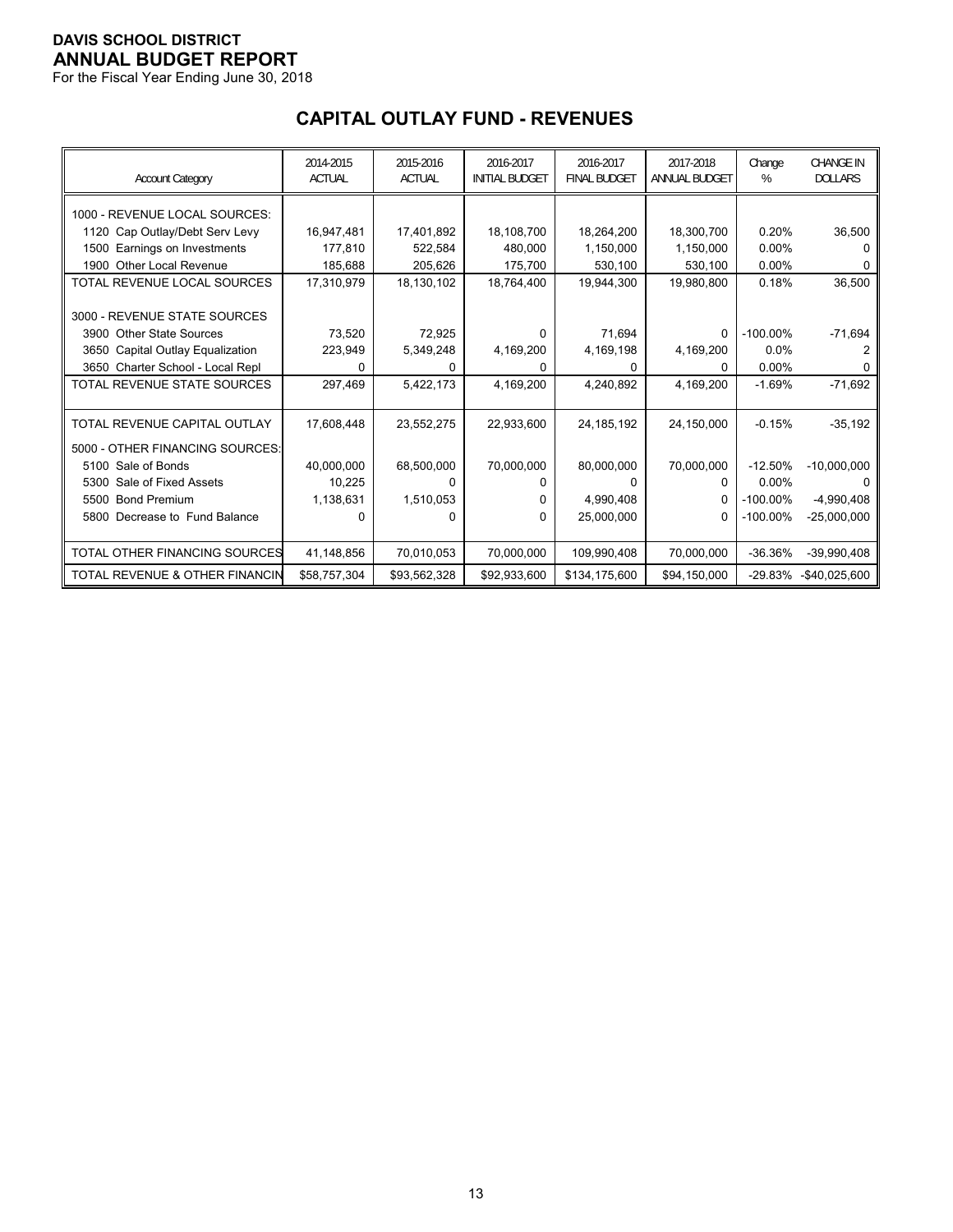For the Fiscal Year Ending June 30, 2018

# **CAPITAL OUTLAY FUND - EXPENDITURES**

|     | <b>Account Category</b>                 | 2014-2015<br>ACTUAL | 2015-2016<br><b>ACTUAL</b> | 2016-2017<br><b>INITIAL BUDGET</b> | 2016-2017<br><b>FINAL BUDGET</b> | 2017-2018<br>ANNUAL BUDGET | Change<br>$\%$ | <b>CHANGE IN</b><br><b>DOLLARS</b> |
|-----|-----------------------------------------|---------------------|----------------------------|------------------------------------|----------------------------------|----------------------------|----------------|------------------------------------|
|     | 4000 - FACILITY ACQUISITION:            |                     |                            |                                    |                                  |                            |                |                                    |
| 100 | Salaries                                | 737,469             | 0                          | 622,300                            | 641,300                          | 641,300                    | 0.00%          | 0                                  |
| 210 | Retirement                              | 168,753             | 0                          | 143,900                            | 151,200                          | 151,200                    | $0.00\%$       | 0                                  |
| 220 | Social Security                         | 52,999              | 0                          | 44,700                             | 46,400                           | 46,400                     | 0.00%          | 0                                  |
| 240 | Health Insurance                        | 113,544             | 0                          | 91,900                             | 111,100                          | 111,100                    | 0.00%          | 0                                  |
| 290 | <b>Other Benefits</b>                   | 19,343              | 0                          | $\Omega$                           | $\Omega$                         | $\Omega$                   | 0.00%          | 0                                  |
|     | <b>TOTAL BENEFITS</b>                   | 354,639             | $\Omega$                   | 280,500                            | 308,700                          | 308,700                    | 0.00%          | $\Omega$                           |
|     |                                         |                     |                            |                                    |                                  |                            |                |                                    |
| 300 | <b>Professional Services</b>            | 3,473,071           | 6,374,686                  | 10,000,000                         | 16,230,700                       | 10,000,000                 | -38.39%        | $-6,230,700$                       |
| 400 | <b>Contractor Services</b>              | 21,556,946          | 53,242,856                 | 66,155,200                         | 99,472,200                       | 65,677,300                 | $-33.97%$      | $-33,794,900$                      |
| 500 | Misc. Purchased Services                | 31,584              | 55,431                     | 78,200                             | 102,600                          | 102,600                    | 0.00%          | 0                                  |
|     | TOTAL PURCHASED SERV.                   | 25,061,601          | 59,672,973                 | 76,233,400                         | 115,805,500                      | 75,779,900                 | $-34.56%$      | $-40,025,600$                      |
|     |                                         |                     |                            |                                    |                                  |                            |                |                                    |
| 600 | Supplies & Materials                    | 3,526,899           | 4,785,256                  | 2,500,000                          | 4,338,500                        | 4,338,500                  | 0.00%          | 0                                  |
| 710 | Land & Improvements                     | 4,480,369           | 7,127,039                  | 2,000,000                          | 2,092,200                        | 2,092,200                  | 0.00%          | 0                                  |
| 732 | Vehicles                                | 415,003             | 668,397                    | 2,000,000                          | 1,840,300                        | 1,840,300                  | 0.00%          | 0                                  |
| 733 | <b>Furniture &amp; Fixtures</b>         | 1,210,050           | 525,974                    | 1,000,000                          | 1,467,300                        | 1,467,300                  | $0.00\%$       | 0                                  |
| 749 | <b>Other Equipment</b>                  | 2,159,958           | 3,359,429                  | 5,000,000                          | 7,039,300                        | 7,039,300                  | 0.00%          | $\Omega$                           |
| 750 | <b>Materials &amp; Books</b>            | 329,250             | 298,227                    | 1,000,000                          | 442,500                          | 442,500                    | 0.00%          | 0                                  |
|     | TOTAL LAND & EQUIPMENT                  | 8,594,630           | 11,979,066                 | 11,000,000                         | 12,881,600                       | 12,881,600                 | 0.00%          | $\Omega$                           |
| 800 | <b>Other Expenses</b>                   | 2,201,085           | 2,313,585                  | 2,297,400                          | 200,000                          | 200,000                    | 0.00%          | 0                                  |
| 840 | Debt Service - Principal                | $\Omega$            | $\Omega$                   | $\Omega$                           | $\Omega$                         | $\Omega$                   | 0.00%          | $\Omega$                           |
|     | TOTAL EXPENSE FACIL. ACQUISITION        | 40,476,323          | 78,750,880                 | 92,933,600                         | 134,175,600                      | 94,150,000                 | $-29.83%$      | $-40,025,600$                      |
|     | <b>Interfund Transfer</b>               | 0                   | $\mathbf 0$                | 0                                  | $\mathbf 0$                      | $\mathbf 0$                | 0.00%          | $\mathbf 0$                        |
|     | Increase to Fund Balance                | 0                   | $\Omega$                   | $\mathbf 0$                        | 0                                | 0                          | 0.00%          | 0                                  |
|     | <b>TOTAL ALL EXPENDITURES</b>           | 40,476,323          | 78,750,880                 | 92,933,600                         | 134,175,600                      | 94,150,000                 | $-29.83%$      | $-40,025,600$                      |
|     | TOTAL REVENUE AND OTHER SOUR            | 58,757,304          | 93,562,328                 | 92,933,600                         | 134,175,600                      | 94,150,000                 | $-29.83%$      | $-40,025,600$                      |
|     | EXCESS (DEFICIT) REVENUE OVER           |                     |                            |                                    |                                  |                            |                |                                    |
|     | (UNDER) EXPENDITURES.<br>.              | 18,280,981          | 14,811,448                 | 0                                  | $\Omega$                         | $\Omega$                   |                | 0                                  |
|     | FUND BALANCES, BEGINNING                | 46,110,410          | 64,391,391                 | 79,202,839                         | 79,202,839                       | 54,202,839                 |                | $-25,000,000$                      |
|     | <b>Budgeted Changes in Fund Balance</b> | 0                   | 0                          | 0                                  | $-25,000,000$                    | 0                          |                | 25,000,000                         |
|     | FUND BALANCES, ENDING                   | \$64,391,391        | \$79,202,839               | \$79,202,839                       | \$54,202,839                     | \$54,202,839               |                | \$0                                |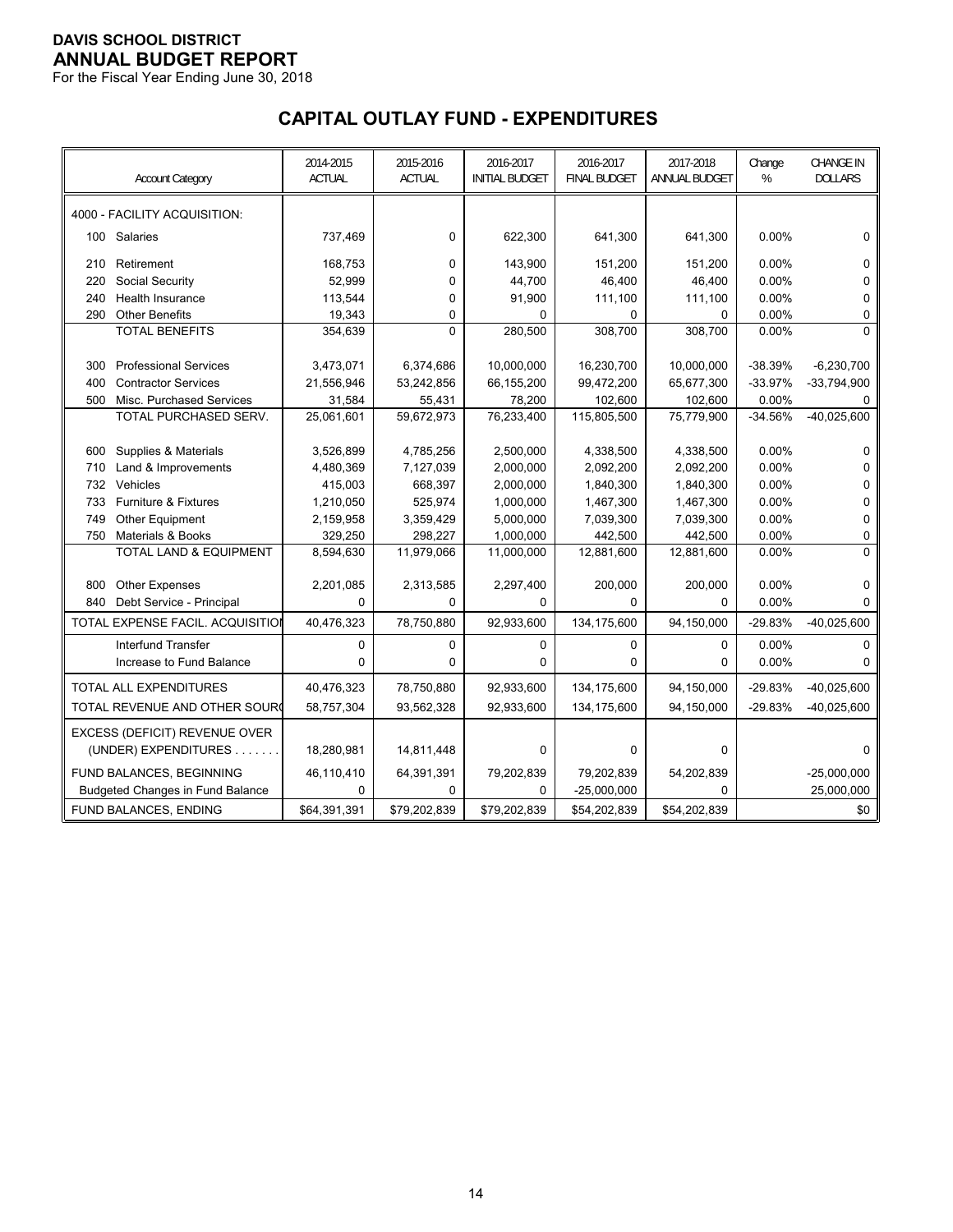For the Fiscal Year Ending June 30, 2018

|                                   | 2014-2015     | 2015-2016     | 2016-2017             | 2016-2017           | 2017-2018     | Change   | <b>CHANGE IN</b> |
|-----------------------------------|---------------|---------------|-----------------------|---------------------|---------------|----------|------------------|
| <b>Account Category</b>           | <b>ACTUAL</b> | <b>ACTUAL</b> | <b>INITIAL BUDGET</b> | <b>FINAL BUDGET</b> | ANNUAL BUDGET | %        | <b>DOLLARS</b>   |
| 1000 - REVENUE LOCAL SOURCES:     |               |               |                       |                     |               |          |                  |
| 1122 General Obligation Debt Levy | 46,551,253    | 48,315,623    | 48,311,585            | 50,294,100          | 50,545,600    | 0.50%    | 251,500          |
|                                   |               |               |                       |                     |               |          |                  |
| TOTAL REVENUE LOCAL SOURCES       | 46,551,253    | 48,315,623    | 48,311,585            | 50,294,100          | 50,545,600    | 0.50%    | 251,500          |
|                                   |               |               |                       |                     |               |          |                  |
| 4000 - REVENUE FEDERAL SOURCES    |               |               |                       |                     |               |          |                  |
| 4900 Build America Bond Subsidy   | 1,021,879     | 1,027,390     | 1,027,390             | 1,027,390           | 1,027,390     | $0.00\%$ | 0                |
| TOTAL REVENUE FEDERAL SOURCE:     | 1,021,879     | 1,027,390     | 1,027,390             | 1,027,390           | 1,027,390     | $0.00\%$ | 0                |
|                                   |               |               |                       |                     |               |          |                  |
| 5000 - OTHER FINANCING SOURCES:   |               |               |                       |                     |               |          |                  |
| 5500 Refunding Bond Premium/Escro |               | 512,741       |                       | 0                   | $\Omega$      | $0.00\%$ |                  |
| 5800 Fund Balance                 |               | U             | 2,486,225             | 503,710             | 1,755,210     | 248.46%  | 1,251,500        |
| TOTAL OTHER FINANCING SOURCES     |               | 512,741       | 2,486,225             | 503.710             | 1,755,210     | 248.46%  | 1,251,500        |
| TOTAL REVENUE & OTHER FINANCIN    | \$47,573,132  | \$49,855,754  | \$51,825,200          | \$51,825,200        | \$53,328,200  | 2.90%    | \$1,503,000      |

# **DEBT SERVICE FUND - REVENUE**

# **DEBT SERVICE FUND - EXPENDITURES**

|                                         | 2014-2015     | 2015-2016     | 2016-2017             | 2016-2017           | 2017-2018     | Change    | <b>CHANGE IN</b> |
|-----------------------------------------|---------------|---------------|-----------------------|---------------------|---------------|-----------|------------------|
| <b>Account Category</b>                 | <b>ACTUAL</b> | <b>ACTUAL</b> | <b>INITIAL BUDGET</b> | <b>FINAL BUDGET</b> | ANNUAL BUDGET | %         | <b>DOLLARS</b>   |
|                                         |               |               |                       |                     |               |           |                  |
| 5000 - DEBT SERVICE:                    |               |               |                       |                     |               |           |                  |
| 830<br>Interest                         | 17,468,199    | 14,949,568    | 16,660,115            | 16,660,115          | 18,498,117    | 11.03%    | 1,838,002        |
| <b>Principal Payment</b><br>840         | 26,975,000    | 33,230,000    | 34,865,000            | 34,865,000          | 34,530,000    | $-0.96\%$ | $-335,000$       |
| Other<br>890                            | 7,400         | 549,141       | 300,085               | 300,085             | 300,083       | $0.00\%$  | -2               |
| TOTAL EXPENSE DEBT SERVICE              | 44,450,599    | 48,728,709    | 51,825,200            | 51,825,200          | 53,328,200    | 2.90%     | 1,503,000        |
|                                         |               |               |                       |                     |               |           |                  |
| 6000 - OTHER FINANCING USES:            |               |               |                       |                     |               |           |                  |
| Increase to Fund Balance<br>945         | 0             | U             | $\Omega$              | $\Omega$            | 0             | $0.00\%$  |                  |
| <b>TOTAL ALL EXPENDITURES</b>           | 44,450,599    | 48,728,709    | 51,825,200            | 51,825,200          | 53,328,200    | 2.90%     | 1,503,000        |
| TOTAL REVENUE AND OTHER SOURC           | 47,573,132    | 49,855,754    | 51,825,200            | 51,825,200          | 53,328,200    | 2.90%     | 1,503,000        |
| EXCESS (DEFICIT) REVENUE OVER           |               |               |                       |                     |               |           |                  |
| (UNDER) EXPENDITURES.                   | 3,122,533     | 1,127,045     | $\Omega$              | $\Omega$            | 0             |           |                  |
|                                         |               |               |                       |                     |               |           |                  |
| FUND BALANCES, BEGINNING                | $\Omega$      | 3,122,533     | 4,249,578             | 4,249,578           | 3,745,841     |           | $-503,737$       |
| <b>Budgeted Changes in Fund Balance</b> |               |               |                       | -503,737            | $-1,755,210$  |           | $-1,251,473$     |
| FUND BALANCES, ENDING                   | \$3,122,533   | \$4,249,578   | \$4,249,578           | \$3,745,841         | \$1,990,631   |           | $-$1,755,210$    |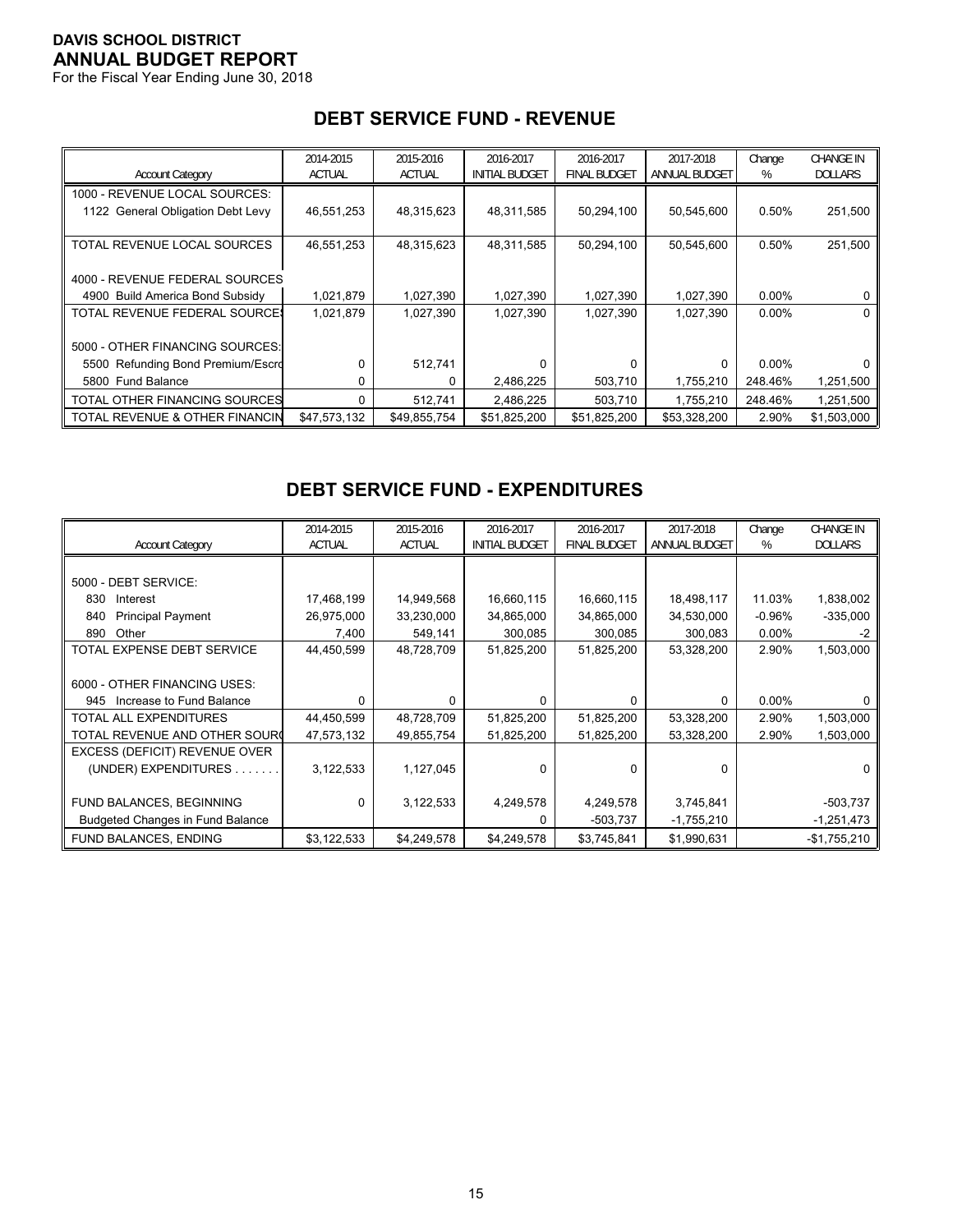For the Fiscal Year Ending June 30, 2018

# **NUTRITION SERVICES FUND - REVENUE**

|                                      | 2014-2015     | 2015-2016     | 2016-2017             | 2016-2017           | 2017-2018     | Change   | <b>CHANGE IN</b> |
|--------------------------------------|---------------|---------------|-----------------------|---------------------|---------------|----------|------------------|
| <b>Account Category</b>              | <b>ACTUAL</b> | <b>ACTUAL</b> | <b>INITIAL BUDGET</b> | <b>FINAL BUDGET</b> | ANNUAL BUDGET | %        | <b>DOLLARS</b>   |
| 1000 - REVENUE LOCAL SOURCES:        |               |               |                       |                     |               |          |                  |
| 1610 Sales to Pupils                 | 7,558,576     | 7,593,773     | 7,779,100             | 7,680,300           | 7,757,100     | 1.00%    | 76,800           |
| Sales to Adults<br>1620              | 179,290       | 191,845       | 197,600               | 192,800             | 194,700       | 0.99%    | 1,900            |
| 1690 Other Local Revenue             | 576,327       | 654,652       | 596,800               | 677,500             | 684,300       | 1.00%    | 6,800            |
| TOTAL REVENUE LOCAL SOURCES          | 8,314,193     | 8,440,270     | 8,573,500             | 8,550,600           | 8,636,100     | 1.00%    | 85,500           |
| 3000 - REVENUE STATE SOURCES         |               |               |                       |                     |               |          |                  |
| 3770 State School Lunch              | 4,161,045     | 4,219,760     | 4,067,800             | 4,337,300           | 4,380,700     | 1.00%    | 43,400           |
| TOTAL REVENUE STATE SOURCES          | 4,161,045     | 4,219,760     | 4,067,800             | 4,337,300           | 4,380,700     | 1.00%    | 43,400           |
| 4000- REVENUE FEDERAL SOURCES:       |               |               |                       |                     |               |          |                  |
| 4571 Lunch Reimbursement             | 1,987,740     | 2,021,564     | 2,121,200             | 2,156,800           | 2,178,400     | 1.00%    | 21,600           |
| 4572 Free / Reduced Price            | 6,202,523     | 6,178,572     | 6,261,200             | 6,542,900           | 6,608,300     | 1.00%    | 65,400           |
| 4574 Breakfast Reimbursement         | 1,411,871     | 1,421,815     | 1,465,400             | 1,518,700           | 1,533,900     | 1.00%    | 15,200           |
| 4576 Federal Food Commodities        | 1,519,623     | 2,108,055     | 1,616,000             | 1,800,000           | 1,818,000     | 1.00%    | 18,000           |
| Summer Program Reimburs.<br>4577     | 4,960         | 0             | 20,200                | 0                   | 0             | $0.00\%$ | 0                |
| <b>TOTAL REVENUE FEDERAL SOURCE:</b> | 11,126,717    | 11,730,006    | 11,484,000            | 12,018,400          | 12,138,600    | 1.00%    | 120,200          |
| TOTAL REVENUE FOOD SERVICE FUI       | 23,601,955    | 24,390,036    | 24,125,300            | 24,906,300          | 25,155,400    | 1.00%    | 249,100          |
| 5200 Change in Net Assets            | 0             | O             | 0                     | 0                   | 0             | $0.00\%$ | 0                |
| TOTAL AVAILABLE RESOURCES            | \$23,601,955  | \$24,390,036  | \$24,125,300          | \$24,906,300        | \$25,155,400  | 1.00%    | \$249,100        |

#### **NUTRITION SERVICES FUND - EXPENDITURES**

|     |                                        | 2014-2015     | 2015-2016     | 2016-2017             | 2016-2017           | 2017-2018            | Change   | <b>CHANGE IN</b> |
|-----|----------------------------------------|---------------|---------------|-----------------------|---------------------|----------------------|----------|------------------|
|     | <b>Account Category</b>                | <b>ACTUAL</b> | <b>ACTUAL</b> | <b>INITIAL BUDGET</b> | <b>FINAL BUDGET</b> | <b>ANNUAL BUDGET</b> | %        | <b>DOLLARS</b>   |
|     |                                        |               |               |                       |                     |                      |          |                  |
| 100 | Salaries                               | 6,285,247     | 6,412,811     | 6,800,600             | 7,027,100           | 7,027,100            | 0.00%    | 0                |
| 210 | Retirement                             | 1,031,634     | 1,027,158     | 1,129,600             | 1,222,900           | 1,222,900            | 0.00%    | 0                |
| 220 | Social Security                        | 448,460       | 456,238       | 499,700               | 468,800             | 468.800              | 0.00%    | 0                |
| 240 | Health Insurance                       | 1,276,213     | 1,342,238     | 1,442,600             | 1,453,300           | 1,453,300            | $0.00\%$ | U                |
| 270 | <b>Workers Compensation</b>            | 64,345        | 33,372        | 67,200                | 35,000              | 35,000               | 0.00%    | 0                |
| 280 | Unemployment Insurance                 | 638           | 86            | 1,000                 | 200                 | 200                  | 0.00%    | 0                |
|     | <b>TOTAL BENEFITS</b>                  | 2,821,290     | 2,859,092     | 3,140,100             | 3,180,200           | 3,180,200            | 0.00%    | 0                |
| 300 | <b>Professional Services</b>           | 96,851        | 86,906        | 85,900                | 146,200             | 146,200              | $0.00\%$ | 0                |
| 400 | Repair / Rental of Equipment           | 42,170        | 32,717        | 50,500                | 48,000              | 48.000               | $0.00\%$ | 0                |
| 500 | Misc. Purchased Services               | 28,648        | 60,922        | 75,900                | 57,000              | 57,000               | 0.00%    | 0                |
|     | TOTAL PURCHASED SERV.                  | 167,669       | 180,545       | 212,300               | 251,200             | 251,200              | 0.00%    | $\Omega$         |
| 610 | Supplies                               | 778.013       | 797.796       | 1,070,600             | 840,500             | 840.500              | 0.00%    | 0                |
| 630 | Food                                   | 9,024,148     | 9,140,245     | 10,200,800            | 10,591,600          | 10,840,700           | 2.35%    | 249,100          |
| 700 | Misc Equipment                         | 158,251       | 734,105       | 450.900               | 876.700             | 876.700              | 0.00%    | 0                |
| 800 | <b>Other Costs</b>                     | 1,301,759     | 213,008       | 650,000               | 339,000             | 339,000              | $0.00\%$ | n                |
| 904 | <b>USDA Commodities</b>                | 1,356,672     | 1,756,890     | 1,600,000             | 1,800,000           | 1,800,000            | $0.00\%$ | 0                |
|     | <b>TOTAL EXPENSES</b>                  | 21,893,049    | 22,094,492    | 24,125,300            | 24,906,300          | 25,155,400           | 1.00%    | 249,100          |
|     | TOTAL REVENUE AND OTHER SOURC          | 23,601,955    | 24,390,036    | 24,125,300            | 24,906,300          | 25,155,400           | 1.00%    | 249,100          |
|     | INCREASE / (DECREASE) IN NET AS        | 1,708,906     | 2,295,544     | 0                     | $\Omega$            | $\Omega$             |          | 0                |
|     | <b>NET ASSETS, BEGINNING</b>           | 4,419,971     | 6,128,877     | 8,424,421             | 8,424,421           | 8,424,421            |          | 0                |
|     | <b>Budgeted Change in Fund Balance</b> | 0             | 0             | 0                     | 0                   | 0                    |          | 0                |
|     | NET ASSETS, ENDING                     | \$6,128,877   | \$8,424,421   | \$8,424,421           | \$8,424,421         | \$8,424,421          |          | \$0              |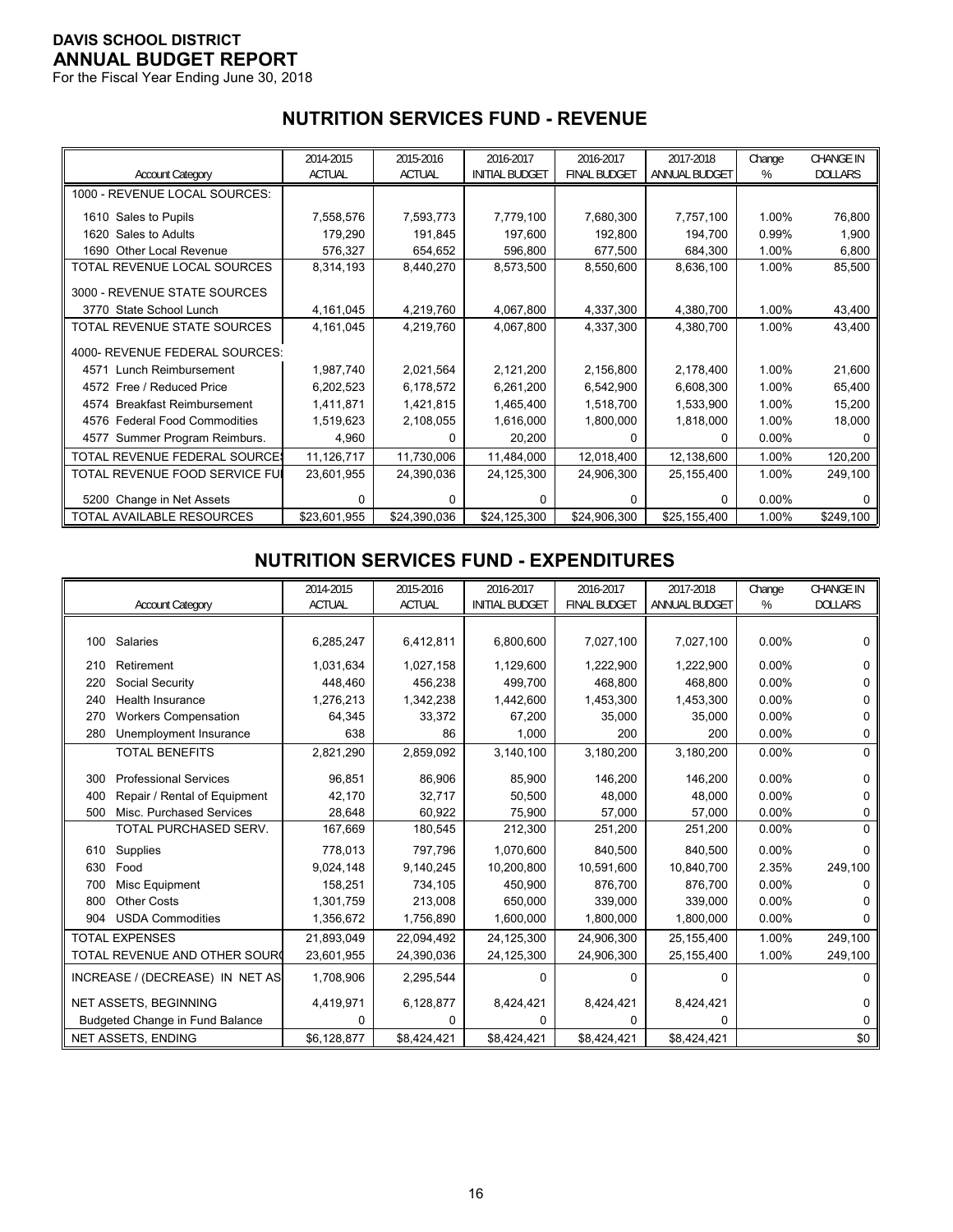For the Fiscal Year Ending June 30, 2018

# **PIONEER ADULT REHABILITATION CENTER FUND - REVENUE**

|                                      | 2014-2015     | 2015-2016     | 2016-2017             | 2016-2017           | 2017-2018     | Change   | <b>CHANGE IN</b> |
|--------------------------------------|---------------|---------------|-----------------------|---------------------|---------------|----------|------------------|
| <b>Account Category</b>              | <b>ACTUAL</b> | <b>ACTUAL</b> | <b>INITIAL BUDGET</b> | <b>FINAL BUDGET</b> | ANNUAL BUDGET | %        | <b>DOLLARS</b>   |
| 1000 - LOCAL REVENUE SOURCES:        |               |               |                       |                     |               |          |                  |
| 1300 Tuitions and Fees               | 32,764        | 26,891        | 29,300                | 37,500              | 37,500        | $0.00\%$ | 0                |
| 1510 Interest on Investments         |               | 44,820        | 30,000                | 65,000              | 65,000        | $0.00\%$ | 0                |
| <b>Private Donations</b><br>1920     | 12,250        | 3,250         | 10,000                | 12,000              | 12,000        | $0.00\%$ | 0                |
| 1992 PARC - Contracts                | 13,475,262    | 9,212,271     | 12,521,100            | 8,494,300           | 8,494,300     | $0.00\%$ | 0                |
| TOTAL REVENUE LOCAL SOURCES          | 13,520,276    | 9,287,232     | 12,590,400            | 8,608,800           | 8,608,800     | $0.00\%$ | 0                |
| 3000 - REVENUE STATE SOURCES         |               |               |                       |                     |               |          |                  |
| 3910 State Rehab Services            | 156,150       | 123,404       | 112.000               | 207,600             | 207.600       | $0.00\%$ | 0                |
| <b>State Social Services</b><br>3900 | 575,802       | 732,755       | 756,700               | 665,200             | 665,200       | $0.00\%$ | 0                |
| TOTAL REVENUE STATE SOURCES          | 731,952       | 856,159       | 868.700               | 872.800             | 872,800       | $0.00\%$ | 0                |
| TOTAL REVENUE                        | 14,252,228    | 10,143,391    | 13,459,100            | 9,481,600           | 9,481,600     | $0.00\%$ | 0                |
| 5200 Interfund Transfer (fr Found)   | 777,715       | 523,960       | 521,900               | 348,200             | 348,200       | $0.00\%$ | 0                |
| TOTAL REVENUE & OTHER SOURCES        | \$15,029,943  | \$10,667,351  | \$13,981,000          | \$9,829,800         | \$9,829,800   | $0.00\%$ | \$0              |

# **PIONEER ADULT REHABILITATION CENTER FUND - EXPENSES**

|     | <b>Account Category</b>              | 2014-2015<br><b>ACTUAL</b> | 2015-2016<br><b>ACTUAL</b> | 2016-2017<br><b>INITIAL BUDGET</b> | 2016-2017<br><b>FINAL BUDGET</b> | 2017-2018<br>ANNUAL BUDGET | Change<br>% | <b>CHANGE IN</b><br><b>DOLLARS</b> |
|-----|--------------------------------------|----------------------------|----------------------------|------------------------------------|----------------------------------|----------------------------|-------------|------------------------------------|
| 100 | Salaries                             | 4,029,208                  | 4,346,980                  | 4,521,800                          | 5,231,600                        | 5,231,600                  | $0.00\%$    | 0                                  |
| 210 | Retirement                           | 266,725                    | 271,027                    | 295,600                            | 467,300                          | 467,300                    | 0.00%       | 0                                  |
| 220 | Social Security                      | 297,465                    | 323,616                    | 334,400                            | 390,800                          | 390,800                    | $0.00\%$    |                                    |
| 240 | Health Insurance                     | 1,017,218                  | 1,182,201                  | 1,329,500                          | 1,387,000                        | 1,387,000                  | $0.00\%$    | 0                                  |
| 270 | <b>Workers Compensation</b>          | 14,878                     | 5.936                      | 21.000                             | 15.000                           | 15.000                     | 0.00%       | 0                                  |
| 290 | <b>Other Benefits</b>                | 19,214                     | 7,054                      | 17,800                             | 1,000                            | 1,000                      | 0.00%       | 0                                  |
|     | <b>TOTAL BENEFITS</b>                | 1,615,500                  | 1,789,834                  | 1,998,300                          | 2,261,100                        | 2,261,100                  | $0.00\%$    | $\Omega$                           |
| 300 | <b>Professional Services</b>         | 318,147                    | 366,914                    | 432,800                            | 352,100                          | 352,100                    | $0.00\%$    | 0                                  |
| 400 | Repair / Rental of Equipment         | 28,036                     | 50,730                     | 55.000                             | 40.500                           | 40.500                     | 0.00%       | 0                                  |
| 500 | Misc. Purchased Services             | 165,004                    | 152,290                    | 138,300                            | 126,200                          | 126,200                    | $0.00\%$    | 0                                  |
|     | TOTAL PURCHASED SERV.                | 511,187                    | 569,934                    | 626,100                            | 518,800                          | 518,800                    | $0.00\%$    | $\Omega$                           |
| 600 | Supplies                             | 6,879,169                  | 3,886,038                  | 6,230,800                          | 1,397,600                        | 1,397,600                  | 0.00%       | 0                                  |
| 700 | Misc Equipment                       | 16,345                     | 34,798                     | 43,000                             | 300                              | 300                        | 0.00%       | 0                                  |
| 780 | Depreciation                         | 110,045                    | 105,849                    | 111,000                            | 111.000                          | 111,000                    | $0.00\%$    | U                                  |
| 800 | <b>Indirect Costs</b>                | 491,823                    | 382,443                    | 450,000                            | 309,400                          | 309,400                    | 0.00%       | 0                                  |
|     | <b>TOTAL EXPENSES</b>                | 13,653,277                 | 11,115,876                 | 13,981,000                         | 9,829,800                        | 9,829,800                  | 0.00%       | $\Omega$                           |
|     | TOTAL REVENUE AND OTHER SOUR         | 15,029,943                 | 10,667,351                 | 13,981,000                         | 9,829,800                        | 9,829,800                  | 0.00%       | 0                                  |
|     |                                      |                            |                            |                                    |                                  |                            |             |                                    |
|     | INCREASE / (DECREASE) IN NET ASS     | 1,376,666                  | $-448,525$                 | 0                                  | $\Omega$                         | $\Omega$                   |             | $\Omega$                           |
|     | <b>NET ASSETS, BEGINNING</b>         | 6,783,605                  | 8,160,271                  | 7,711,746                          | 7,711,746                        | 7,711,746                  |             | 0                                  |
|     | <b>Budgeted Change in Net Assets</b> | 0                          | 0                          | 0                                  | 0                                | 0                          |             | 0                                  |
|     | <b>NET ASSETS, ENDING</b>            | \$8,160,271                | \$7,711,746                | \$7,711,746                        | \$7,711,746                      | \$7,711,746                |             | \$0                                |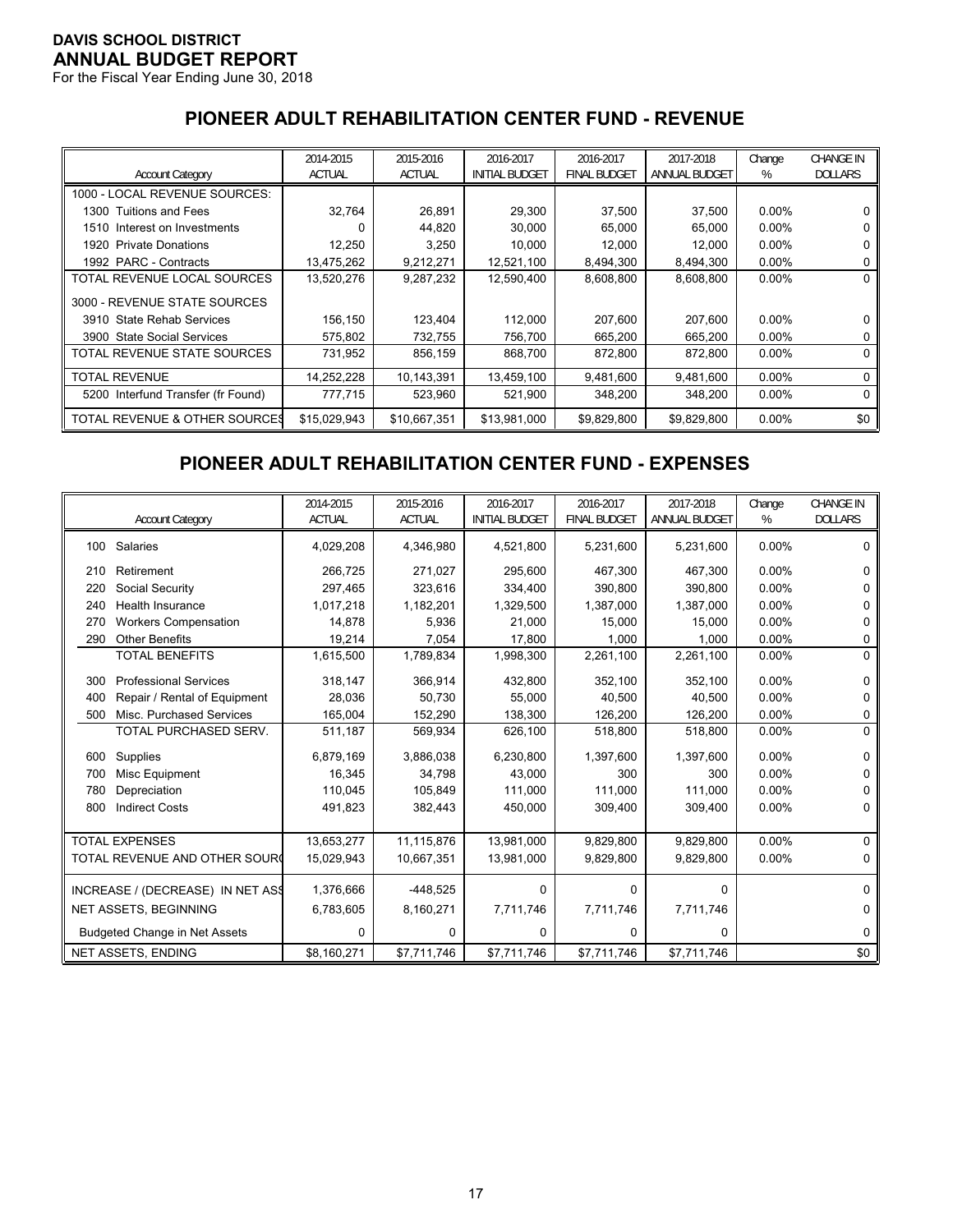For the Fiscal Year Ending June 30, 2018

# **PARC COMMUNITY PARTNERSHIP FOUNDATION FUND - REVENUE**

| <b>Account Category</b>           | 2014-2015<br><b>ACTUAL</b> | 2015-2016<br><b>ACTUAL</b> | 2016-2017<br><b>INITIAL BUDGET</b> | 2016-2017<br><b>FINAL BUDGET</b> | 2017-2018<br>ANNUAL BUDGET | Change<br>% | <b>CHANGE IN</b><br><b>DOLLARS</b> |
|-----------------------------------|----------------------------|----------------------------|------------------------------------|----------------------------------|----------------------------|-------------|------------------------------------|
| 1510 Interest on Investments      |                            | 4.003                      |                                    | 5.000                            | 5.000                      | $0.00\%$    |                                    |
| 1900 Other Local Revenue          | 951.721                    | 627.394                    | 625.000                            | 451.700                          | 451.700                    | $0.00\%$    |                                    |
| 5200 Interfund Transfer (to PARC) | -777.715                   | $-523.960$                 | $-521.900$                         | $-348.200$                       | $-348.200$                 | $0.00\%$    |                                    |
| <b>TOTAL REVENUE</b>              | \$174.006                  | \$107.437                  | \$103,100                          | \$108,500                        | \$108,500                  | $0.00\%$    | $$0$ $\vert$                       |

# **PARC COMMUNITY PARTNERSHIP FOUNDATION FUND - EXPENDITURES**

| <b>Account Category</b>                 | 2014-2015<br><b>ACTUAL</b> | 2015-2016<br><b>ACTUAL</b> | 2016-2017<br><b>INITIAL BUDGET</b> | 2016-2017<br><b>FINAL BUDGET</b> | 2017-2018<br><b>ANNUAL BUDGET</b> | Change<br>% | <b>CHANGE IN</b><br><b>DOLLARS</b> |
|-----------------------------------------|----------------------------|----------------------------|------------------------------------|----------------------------------|-----------------------------------|-------------|------------------------------------|
|                                         |                            |                            |                                    |                                  |                                   |             |                                    |
| <b>Professional Services</b><br>300     | 0                          | 0                          | 0                                  | $\Omega$                         | 0                                 | $0.00\%$    |                                    |
| Misc. Purchased Services<br>500         | 1,057                      | 0                          | 0                                  | $\Omega$                         | 0                                 | $0.00\%$    |                                    |
| Supplies<br>600                         | 73,612                     | 41,569                     | 40,000                             | 60,000                           | 60,000                            | $0.00\%$    | 0                                  |
| <b>Other Expenses</b><br>800            | 98,500                     | 65,700                     | 63,100                             | 48,500                           | 48,500                            | $0.00\%$    | 0                                  |
|                                         |                            |                            |                                    |                                  |                                   |             |                                    |
| <b>TOTAL EXPENDITURES</b>               | 173,169                    | 107,269                    | 103,100                            | 108,500                          | 108,500                           | $0.00\%$    | 0                                  |
| TOTAL REVENUE AND OTHER SOURC           | 174,006                    | 107,437                    | 103,100                            | 108,500                          | 108,500                           | $0.00\%$    |                                    |
| EXCESS (DEFICIT) REVENUE OVER           |                            |                            |                                    |                                  |                                   |             |                                    |
| (UNDER) EXPENDITURES                    | 837                        | 168                        | 0                                  | $\Omega$                         | 0                                 |             | O                                  |
|                                         |                            |                            |                                    |                                  |                                   |             |                                    |
| FUND BALANCE, BEGINNING                 | 461,964                    | 462,801                    | 462,969                            | 462,969                          | 462,969                           |             | 0                                  |
| <b>Budgeted Changes in Fund Balance</b> | U                          | O                          | O.                                 | $\Omega$                         | ŋ                                 |             |                                    |
| FUND BALANCE, ENDING                    | \$462,801                  | \$462,969                  | \$462,969                          | \$462,969                        | \$462,969                         |             | \$0                                |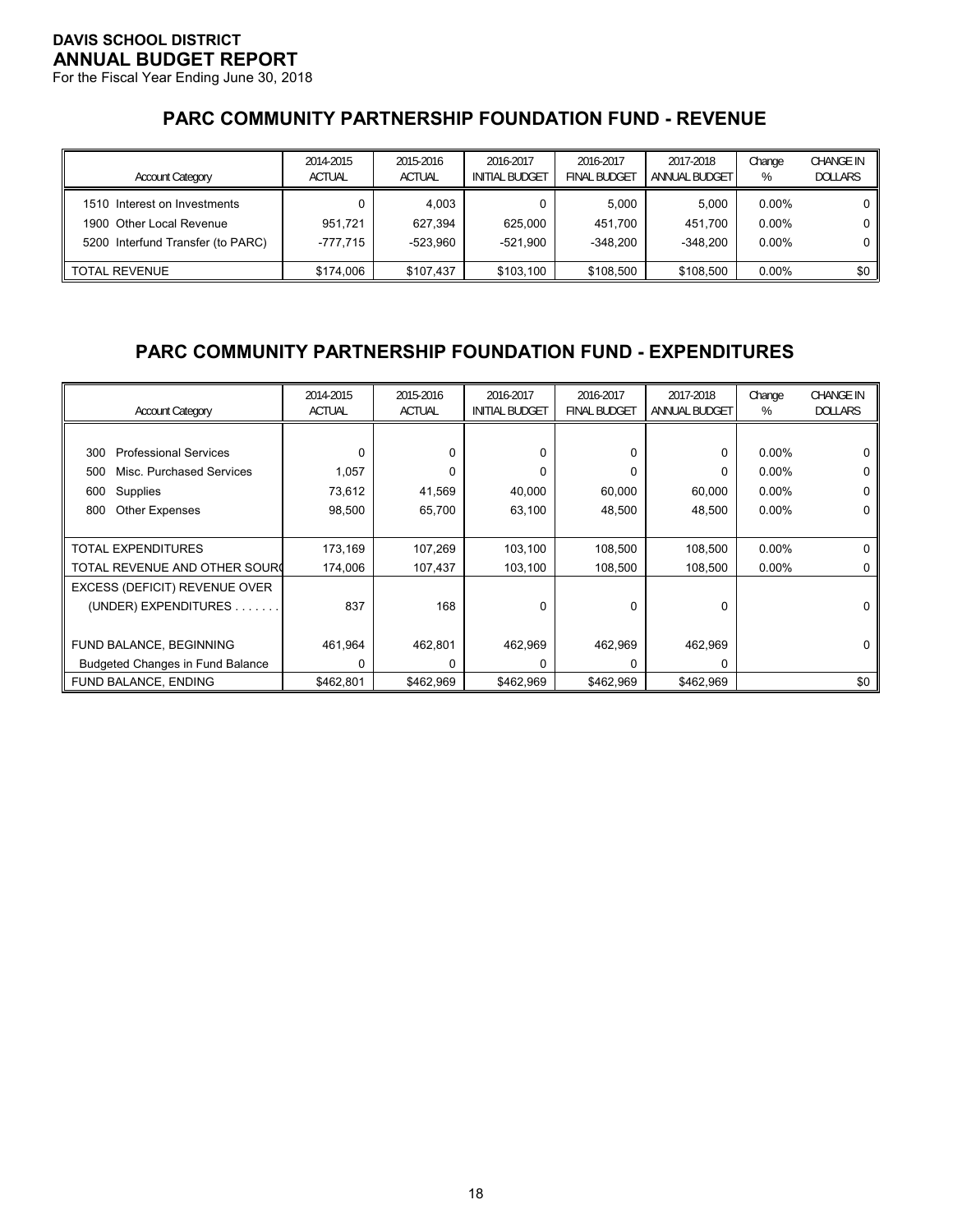For the Fiscal Year Ending June 30, 2018

### **SELF INSURANCE FUND - REVENUES**

| <b>Account Category</b>                  | 2014-2015<br><b>ACTUAL</b> | 2015-2016<br><b>ACTUAL</b> | 2016-2017<br><b>INITIAL BUDGET</b> | 2016-2017<br><b>FINAL BUDGET</b> | 2017-2018<br>ANNUAL BUDGET | Change<br>% | <b>CHANGE IN</b><br><b>DOLLARS</b> |
|------------------------------------------|----------------------------|----------------------------|------------------------------------|----------------------------------|----------------------------|-------------|------------------------------------|
| 1900 Local Revenues                      | 30,729,652                 | 62,847,954                 | 67,410,000                         | 64,825,400                       | 67,223,200                 | 3.70%       | 2,397,800                          |
| <b>TOTAL REVENUE</b>                     | 30,729,652                 | 62,847,954                 | 67,410,000                         | 64,825,400                       | 67,223,200                 | 3.70%       | 2,397,800                          |
| 5200 Interfund Transfer                  |                            |                            |                                    | 0                                |                            | $0.00\%$    | 0                                  |
| <b>TOTAL REVENUE &amp; OTHER SOURCES</b> | \$30,729,652               | \$62,847,954               | \$61,500,000                       | \$64,825,400                     | \$67.223.200               | 3.70%       | \$2,397,800                        |

# **SELF INSURANCE FUND - EXPENSES**

| <b>Account Category</b>                | 2014-2015<br><b>ACTUAL</b> | 2015-2016<br><b>ACTUAL</b> | 2016-2017<br><b>INITIAL BUDGET</b> | 2016-2017<br><b>FINAL BUDGET</b> | 2017-2018<br>ANNUAL BUDGET | Change<br>% | <b>CHANGE IN</b><br><b>DOLLARS</b> |
|----------------------------------------|----------------------------|----------------------------|------------------------------------|----------------------------------|----------------------------|-------------|------------------------------------|
|                                        |                            |                            |                                    |                                  |                            |             |                                    |
| <b>Health and Dental Claims</b><br>240 | 26,741,500                 | 54,595,938                 | 62,488,000                         | 60,025,400                       | 62,246,400                 | 3.70%       | 2,221,000                          |
| <b>TOTAL BENEFITS</b>                  | 26,741,500                 | 54,595,938                 | 62,488,000                         | 60,025,400                       | 62,246,400                 | 3.70%       | 2,221,000                          |
|                                        |                            |                            |                                    |                                  |                            |             |                                    |
| <b>Professional Services</b><br>300    | 975,120                    | 4,475,962                  | 4,922,000                          | 4,800,000                        | 4,976,800                  | 3.68%       | 176,800                            |
| TOTAL PURCHASED SERV.                  | 975,120                    | 4,475,962                  | 4,922,000                          | 4,800,000                        | 4,976,800                  | 3.68%       | 176,800                            |
|                                        |                            |                            |                                    |                                  |                            |             |                                    |
| Other Sources and Uses<br>900          | 1,060,894                  | 0                          | 0                                  | 0                                | 0                          | $0.00\%$    |                                    |
|                                        |                            |                            |                                    |                                  |                            |             |                                    |
| <b>TOTAL EXPENSES</b>                  | 28,777,514                 | 59,071,900                 | 67,410,000                         | 64,825,400                       | 67,223,200                 | 3.70%       | 2,397,800                          |
| TOTAL REVENUE AND OTHER SOURI          | 30,729,652                 | 62,847,954                 | 67,410,000                         | 64,825,400                       | 67,223,200                 | 3.70%       | 2,397,800                          |
|                                        |                            |                            |                                    |                                  |                            |             |                                    |
| INCREASE / (DECREASE) IN NET ASS       | 1,952,138                  | 3,776,054                  | 0                                  | 0                                | 0                          |             | 0                                  |
| <b>NET POSITION, BEGINNING</b>         | 0                          | 1,952,138                  | 5,728,192                          | 5,728,192                        | 5,728,192                  |             | 0                                  |
| <b>Budgeted Change in Position</b>     | 0                          | 0                          |                                    | 0                                | 0                          |             | 0                                  |
| <b>NET POSITION, ENDING</b>            | \$1,952,138                | \$5,728,192                | \$5,728,192                        | \$5,728,192                      | \$5,728,192                |             | \$0                                |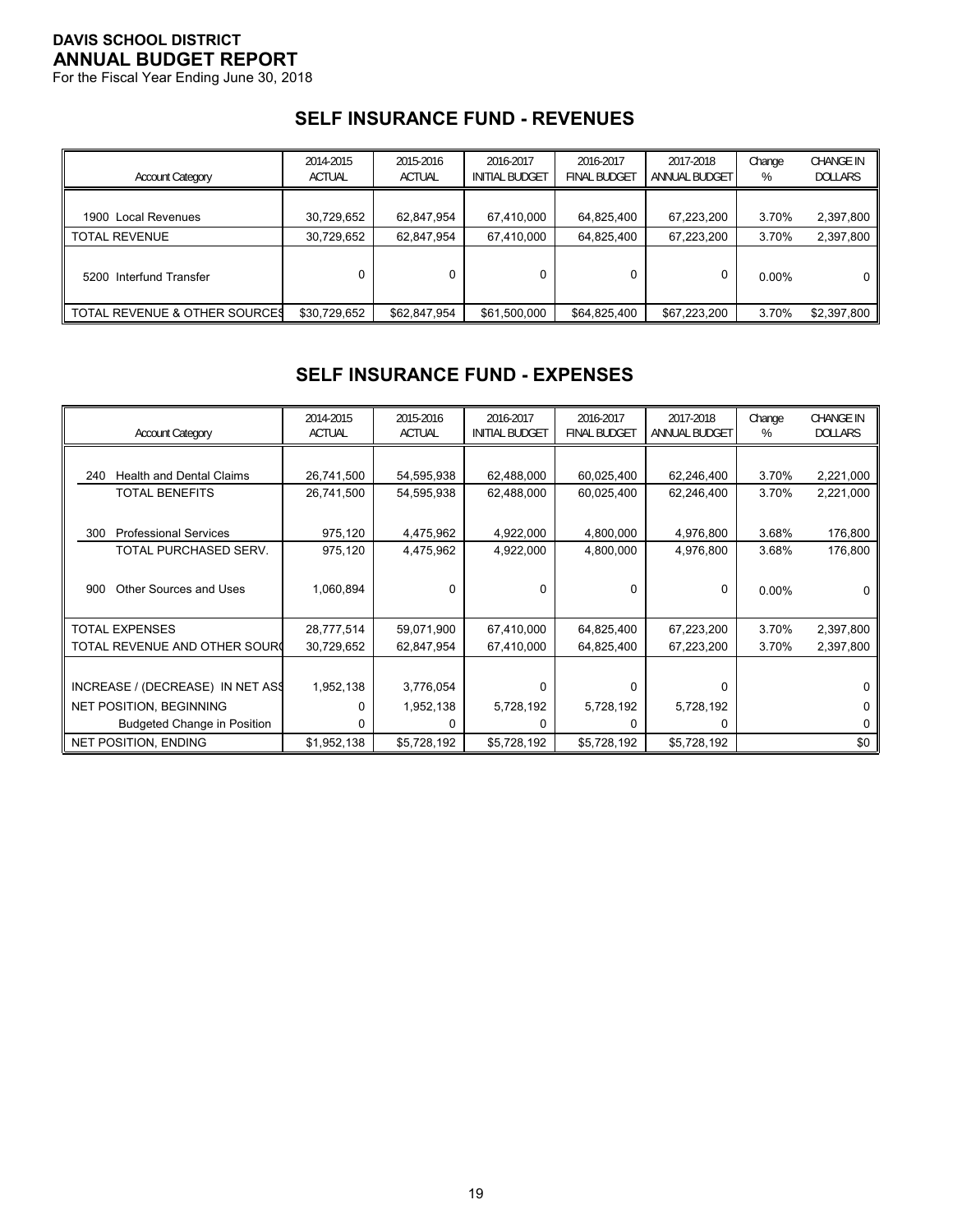For the Fiscal Year Ending June 30, 2018

# **DAVIS EDUCATION FOUNDATION FUND - REVENUE**

| <b>Account Category</b>                                                              | 2014-2015<br><b>ACTUAL</b> | 2015-2016<br><b>ACTUAL</b> | 2016-2017<br><b>INITIAL BUDGET</b> | 2016-2017<br><b>FINAL BUDGET</b> | 2017-2018<br>ANNUAL BUDGET | Change<br>%                      | <b>CHANGE IN</b><br><b>DOLLARS</b> |
|--------------------------------------------------------------------------------------|----------------------------|----------------------------|------------------------------------|----------------------------------|----------------------------|----------------------------------|------------------------------------|
| 1510 Interest on Investments<br>1900 Other Local Revenue<br>5800 Use of Fund Balance | 3.774<br>1.288.104         | 5.056<br>1,571,233         | 3.700<br>1,517,800<br>0            | 10.700<br>1.928.100              | 10.700<br>1.928.100        | $0.00\%$<br>$0.00\%$<br>$0.00\%$ | 0  <br>0 l                         |
| <b>TOTAL REVENUE</b>                                                                 | \$1.291.878                | \$1.576.289                | \$1.521.500                        | \$1.938.800                      | \$1,938,800                | $0.00\%$                         | \$0 <sub>1</sub>                   |

# **DAVIS EDUCATION FOUNDATION FUND - EXPENDITURES**

|                                         | 2014-2015     | 2015-2016     | 2016-2017             | 2016-2017           | 2017-2018     | Change   | <b>CHANGE IN</b> |
|-----------------------------------------|---------------|---------------|-----------------------|---------------------|---------------|----------|------------------|
| <b>Account Category</b>                 | <b>ACTUAL</b> | <b>ACTUAL</b> | <b>INITIAL BUDGET</b> | <b>FINAL BUDGET</b> | ANNUAL BUDGET | %        | <b>DOLLARS</b>   |
|                                         |               |               |                       |                     |               |          |                  |
| <b>Professional Services</b><br>300     | 6,999         | 470           | 6,000                 | 10,000              | 10,000        | $0.00\%$ |                  |
| Misc. Purchased Services<br>500         | 8,137         | 6,058         | 185,000               | 23,200              | 23.200        | $0.00\%$ |                  |
| Supplies<br>600                         | 250,832       | 325,942       | 305.000               | 819,900             | 819.900       | $0.00\%$ |                  |
| Interfund Transfers<br>930              | 945,896       | 1,019,974     | 1,025,500             | 1,085,700           | 1,085,700     | $0.00\%$ |                  |
| TOTAL EXPENDITURES                      | 1,211,864     | 1,352,444     | 1,521,500             | 1,938,800           | 1,938,800     | $0.00\%$ |                  |
| TOTAL REVENUE AND OTHER SOURC           | 1,291,878     | 1,576,289     | 1,521,500             | 1,938,800           | 1,938,800     | $0.00\%$ |                  |
| EXCESS (DEFICIT) REVENUE OVER           |               |               |                       |                     |               |          |                  |
| (UNDER) EXPENDITURES.                   | 80,014        | 223,845       | 0                     | 0                   | 0             |          |                  |
|                                         |               |               |                       |                     |               |          |                  |
| FUND BALANCE, BEGINNING                 | 1,096,622     | 1,176,636     | 1,400,481             | 1,400,481           | 1,400,481     |          |                  |
| <b>Budgeted Changes in Fund Balance</b> |               |               | 0                     | 0                   | 0             |          |                  |
| FUND BALANCE, ENDING                    | \$1,176,636   | \$1,400,481   | \$1,400,481           | \$1,400,481         | \$1,400,481   |          | \$0              |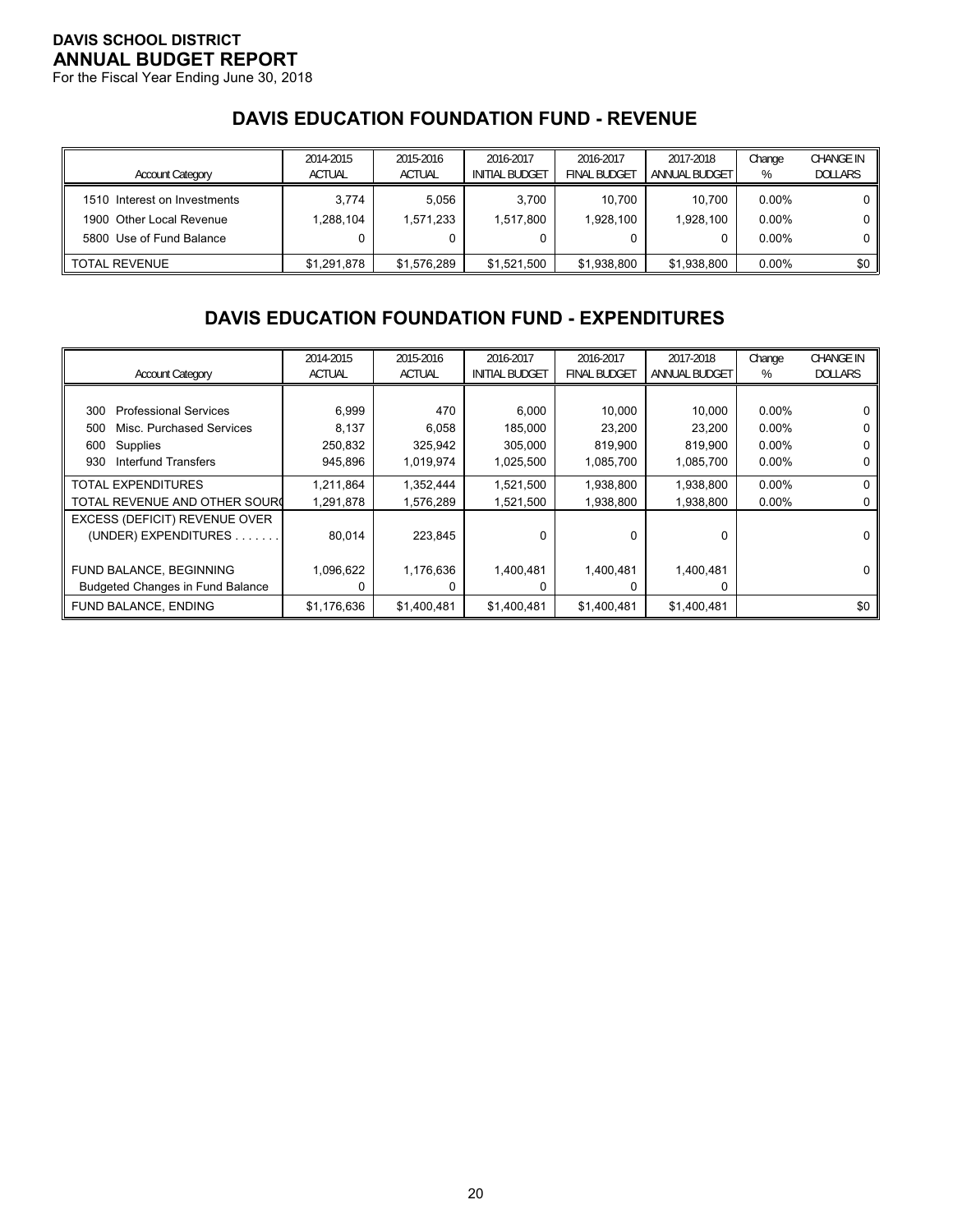For the Fiscal Year Ending June 30, 2018

# **SUMMARY OF ALL FUND BUDGETS**

|                                     | 2014-2015     | 2015-2016     | 2016-2017             | 2016-2017           | 2017-2018     | Change    | <b>CHANGE IN</b> |
|-------------------------------------|---------------|---------------|-----------------------|---------------------|---------------|-----------|------------------|
| <b>Account Category</b>             | <b>ACTUAL</b> | <b>ACTUAL</b> | <b>INITIAL BUDGET</b> | <b>FINAL BUDGET</b> | ANNUAL BUDGET | %         | <b>DOLLARS</b>   |
| <b>GENERAL FUND:</b>                |               |               |                       |                     |               |           |                  |
| <b>Revenues &amp; Other Sources</b> | 417,387,878   | 446,447,847   | 467,069,800           | 473,198,500         | 493,861,100   | 4.37%     | 20,662,600       |
| Expenditures & Other Uses           | 411,202,614   | 439,590,771   | 467,069,800           | 473,198,500         | 493,861,100   | 4.37%     | 20,662,600       |
| <b>STUDENT ACTIVITIES FUND:</b>     |               |               |                       |                     |               |           |                  |
| Revenues & Other Sources            | 15,375,705    | 15,890,458    | 15,937,900            | 17,628,200          | 17,804,400    | 1.00%     | 176,200          |
| Expenditures & Other Uses           | 14,866,873    | 15,986,730    | 15,937,900            | 17,628,200          | 17,804,400    | 1.00%     | 176,200          |
| <b>TAX INCREMENT FUND</b>           |               |               |                       |                     |               |           |                  |
| <b>Revenues &amp; Other Sources</b> | 6,599,320     | 6,860,325     | 7,000,000             | 9,000,000           | 9,000,000     | 0.00%     | 0                |
| Expenditures & Other Uses           | 6,599,320     | 6,860,325     | 7,000,000             | 9,000,000           | 9,000,000     | $0.00\%$  | $\Omega$         |
| <b>CAPITAL OUTLAY FUND:</b>         |               |               |                       |                     |               |           |                  |
| Revenues & Other Sources            | 58,757,304    | 93,562,328    | 92,933,600            | 134, 175, 600       | 94,150,000    | $-29.83%$ | $-40,025,600$    |
| Expenditures & Other Uses           | 40,476,323    | 78,750,880    | 92,933,600            | 134,175,600         | 94,150,000    | $-29.83%$ | $-40,025,600$    |
| <b>DEBT SERVICE FUND:</b>           |               |               |                       |                     |               |           |                  |
| <b>Revenues &amp; Other Sources</b> | 47,573,132    | 49,855,754    | 51,825,200            | 51,825,200          | 53,328,200    | 2.90%     | 1,503,000        |
| Expenditures & Other Uses           | 44,450,599    | 48,728,709    | 51,825,200            | 51,825,200          | 53,328,200    | 2.90%     | 1,503,000        |
| <b>FOOD SERVICE FUND:</b>           |               |               |                       |                     |               |           |                  |
| Revenues & Other Sources            | 23,601,955    | 24,390,036    | 24,125,300            | 24,906,300          | 25, 155, 400  | 1.00%     | 249,100          |
| Expenditures & Other Uses           | 21,893,049    | 22,094,492    | 24,125,300            | 24,906,300          | 25, 155, 400  | 1.00%     | 249,100          |
| <b>SELF INSURANCE FUND:</b>         |               |               |                       |                     |               |           |                  |
| Revenues & Other Sources            | 30,729,652    | 62,847,954    | 67,410,000            | 64,825,400          | 67,223,200    | 3.70%     | 2,397,800        |
| Expenses & Other Uses               | 28,777,514    | 59,071,900    | 67,410,000            | 64,825,400          | 67,223,200    | 3.70%     | 2,397,800        |
| P.A.R.C. FUND:                      |               |               |                       |                     |               |           |                  |
| <b>Revenues &amp; Other Sources</b> | 15,029,943    | 10,667,351    | 13,981,000            | 9,829,800           | 9,829,800     | 0.00%     | 0                |
| Expenses & Other Uses               | 13,653,277    | 11,115,876    | 13,981,000            | 9,829,800           | 9,829,800     | $0.00\%$  | 0                |
| <b>P.A.R.C. FOUNDATION FUND:</b>    |               |               |                       |                     |               |           |                  |
| Revenues & Other Sources            | 174,006       | 107,437       | 103,100               | 108,500             | 108,500       | 0.00%     | 0                |
| Expenditures & Other Uses           | 173,169       | 107,269       | 103,100               | 108,500             | 108,500       | 0.00%     | $\Omega$         |
| <b>DAVIS FOUNDATION FUND:</b>       |               |               |                       |                     |               |           |                  |
| Revenues & Other Sources            | 1,291,878     | 1,576,289     | 1,521,500             | 1,938,800           | 1,938,800     | 0.00%     | $\mathbf 0$      |
| Expenditures & Other Uses           | 1,211,864     | 1,352,444     | 1,521,500             | 1,938,800           | 1,938,800     | 0.00%     | $\Omega$         |
| TOTAL FUND REVENUES & OTHER         | 616,520,773   | 712,205,779   | 741,907,400           | 787,436,300         | 772,399,400   | $-1.91%$  | $-15,036,900$    |
| TOTAL FUND EXP. & OTHER             | 583,304,602   | 683,659,396   | 741,907,400           | 787,436,300         | 772,399,400   | $-1.91%$  | $-15,036,900$    |